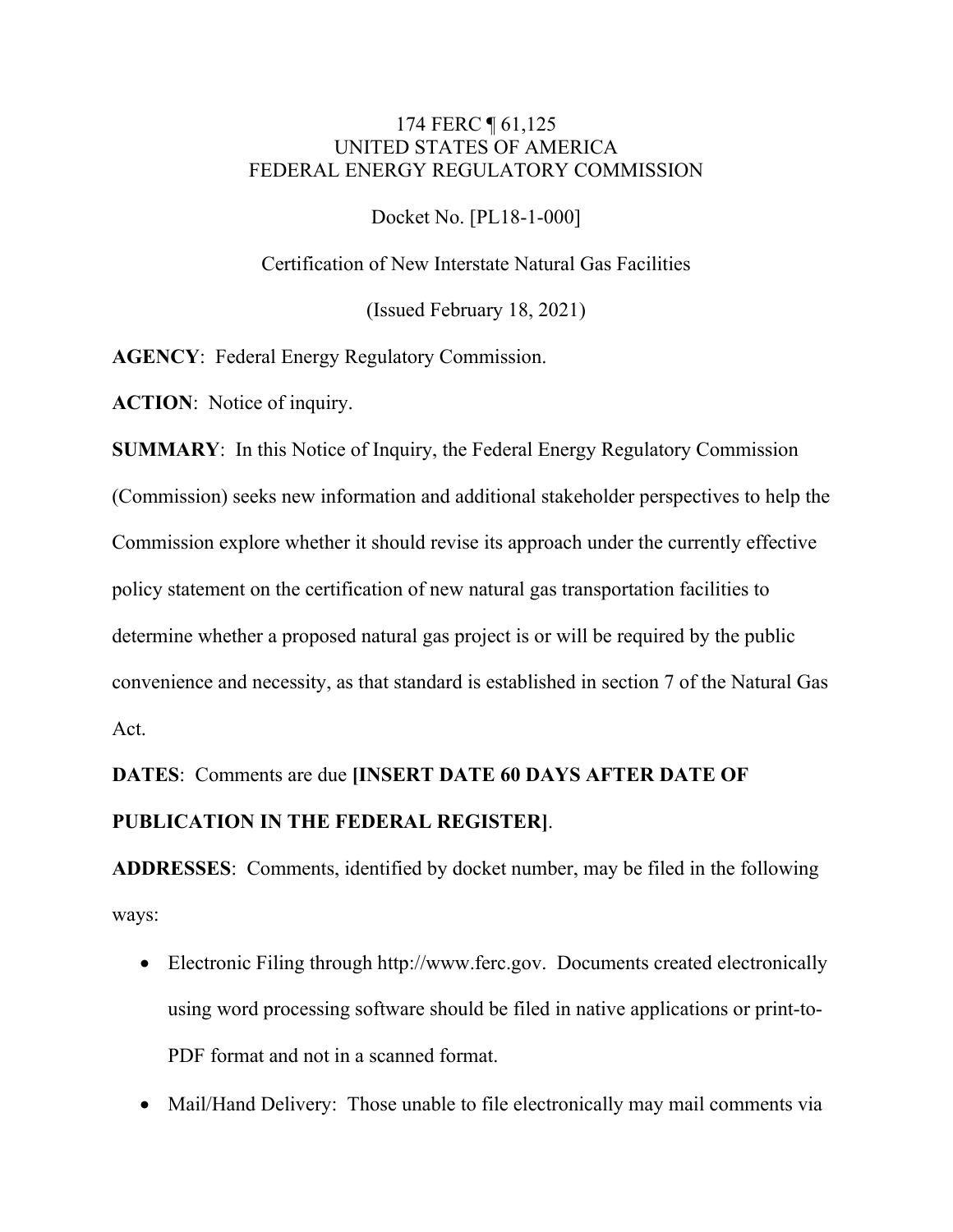the U.S. Postal Service to: Federal Energy Regulatory Commission, Office of the

Secretary, 888 First Street NE, Washington, DC 20426. Hand-delivered

comments or comments sent via any other carrier should be delivered to: Federal

Energy Regulatory Commission, Office of the Secretary, 12225 Wilkins Avenue,

Rockville, Maryland 20852.

*Instructions*: For detailed instructions on submitting comments and additional information on the rulemaking process, see the Comment Procedures Section of this document.

## **FOR FURTHER INFORMATION CONTACT**:

Thomas Chandler (Legal Information) Office of the General Counsel Federal Energy Regulatory Commission 888 First Street, NE Washington, DC 20426 202-502-6699

Paige Espy (Legal Information) Office of the General Counsel Federal Energy Regulatory Commission 888 First Street, NE Washington, DC 20426 202-502-6698

Brandon Cherry (Technical Information) Office of Energy Projects Federal Energy Regulatory Commission 888 First Street, NE Washington, DC 20426 202-502-8328

## **SUPPLEMENTARY INFORMATION**: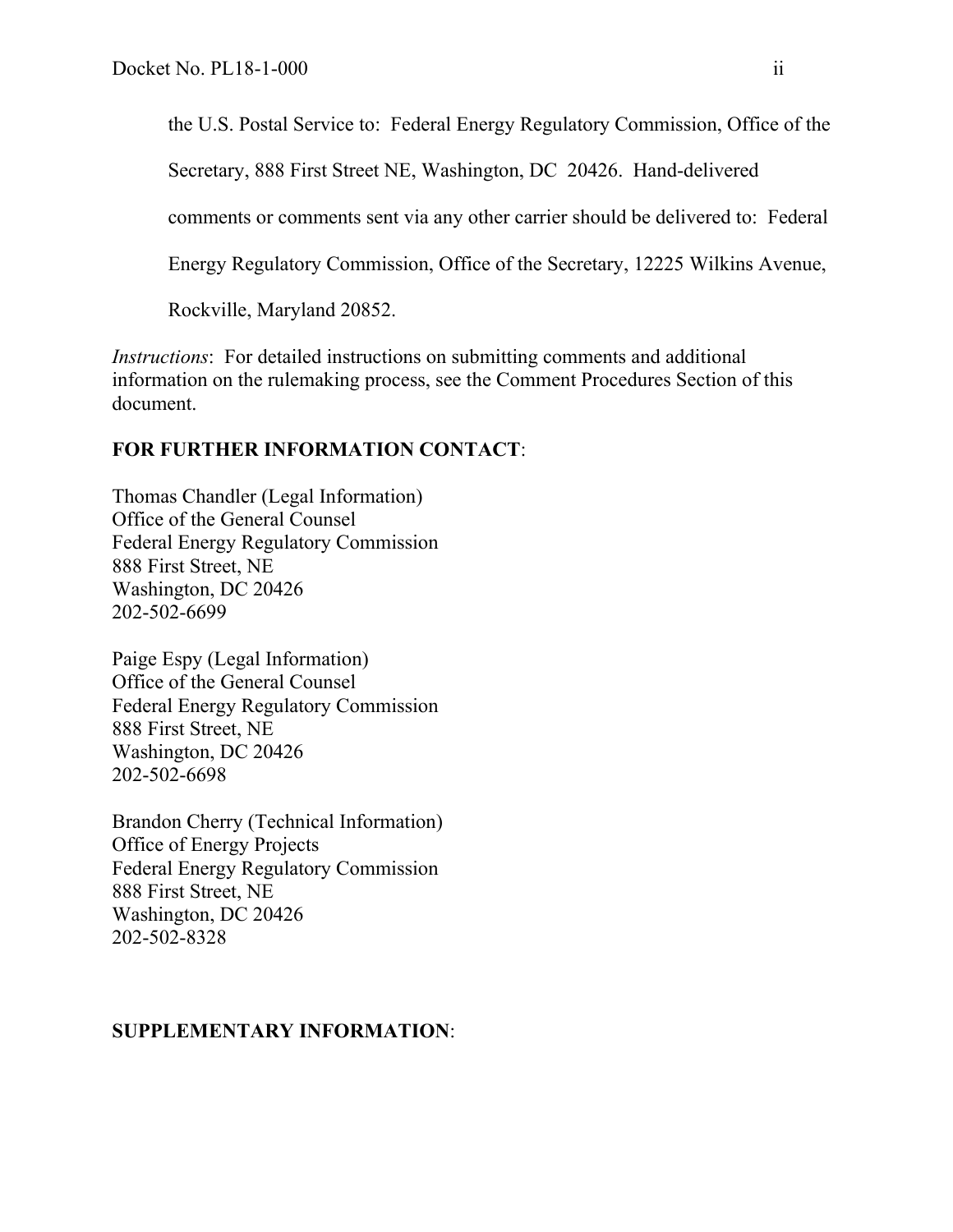## 174 FERC ¶ 61,125 UNITED STATES OF AMERICA FEDERAL ENERGY REGULATORY COMMISSION

Certification of New Interstate Natural Gas Facilities Docket No. PL18-1-000

### NOTICE OF INQUIRY

(Issued February 18, 2021)

1. On April 19, 2018, the Commission issued a Notice of Inquiry (2018 NOI)**[1](#page-2-0)** seeking information and stakeholder perspectives to help the Commission explore whether, and if so how, it should revise its approach under the currently effective policy statement on the certification of new interstate natural gas transportation facilities (Policy Statement).<sup>[2](#page-2-1)</sup> The 2018 NOI included an extensive background section discussing how the legal standards and historical context informed the creation of the Policy Statement in 1999, how the Commission's evaluations under the Policy Statement and, relatedly, under the National Environmental Policy Act of 1969 (NEPA) have evolved, and how changed circumstances since 1999 have invited the present review. **[3](#page-2-2)** Specifically, the Commission sought input on whether, and if so how, the Commission should adjust:

<span id="page-2-2"></span>**<sup>3</sup>** 2018 NOI, 163 FERC ¶ 61,042, at PP 5-50.

<span id="page-2-0"></span>**<sup>1</sup>** *Certification of New Interstate Natural Gas Facilities*, 163 FERC ¶ 61,042 (2018) (2018 NOI).

<span id="page-2-1"></span>**<sup>2</sup>** *Certification of New Interstate Natural Gas Pipeline Facilities*, 88 FERC ¶ 61,227 (1999), *clarified*, 90 FERC ¶ 61,128, *further clarified*, 92 FERC ¶ 61,094 (2000) (Policy Statement). The Commission must determine whether a proposed natural gas project is or will be required by the present or future public convenience and necessity, as that standard is established in section 7 of the Natural Gas Act (NGA). 15 U.S.C. 717f.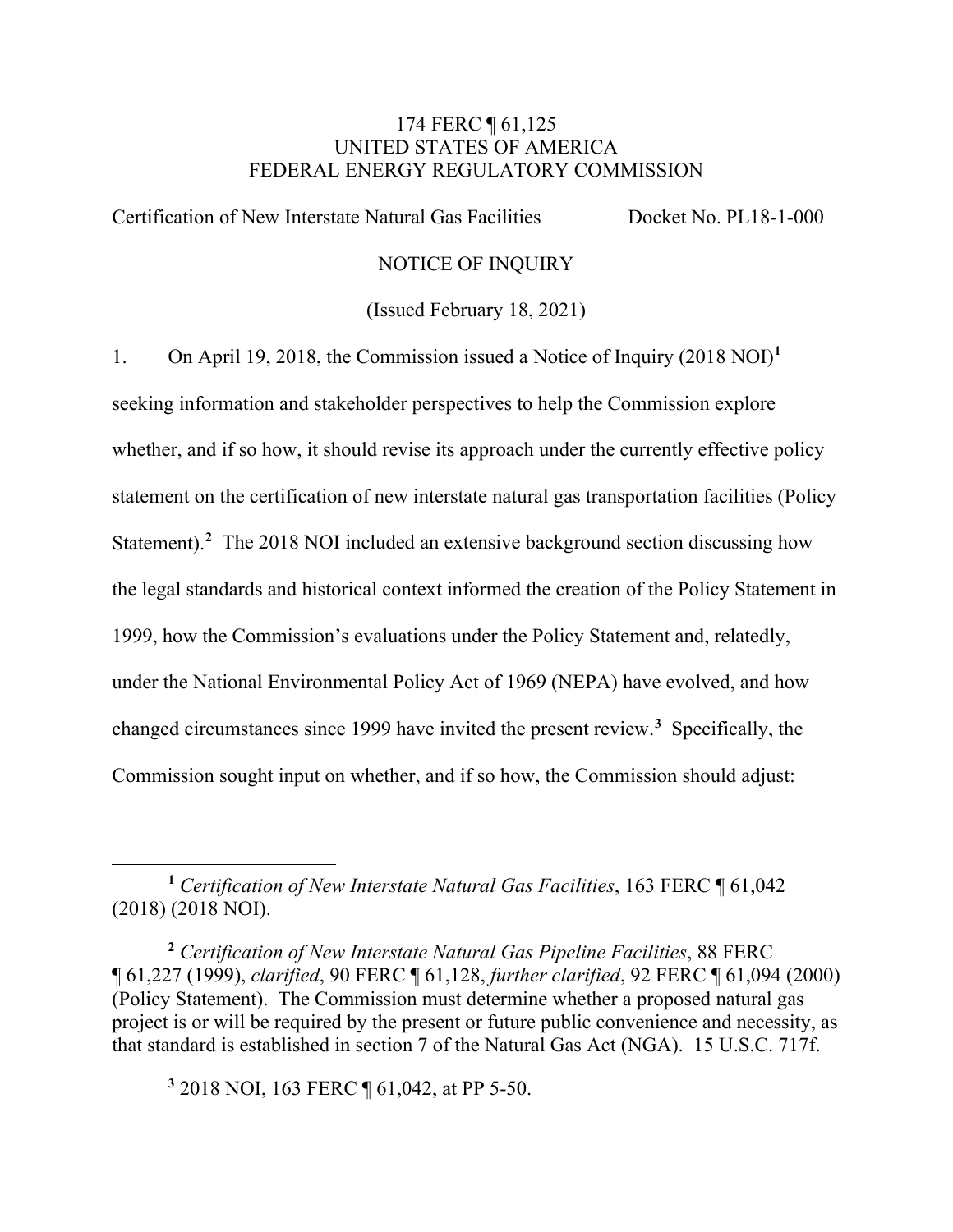(1) its methodology for determining whether there is a need for a proposed project, including the Commission's consideration of precedent agreements and contracts for service as evidence of such need; (2) its consideration of the potential exercise of eminent domain and of landowner interests related to a proposed project; and (3) its evaluation of the environmental impacts of a proposed project. The Commission also sought input on whether there are specific changes the Commission could consider implementing to improve the efficiency and effectiveness of its certificate processes including pre-filing, post-filing, and post-order issuance.

2. The Commission established a public comment period for the 2018 NOI that closed on July 25, 2018. In response to the 2018 NOI, the Commission received more than 3,000 comments from diverse stakeholders including landowners; tribal, federal, state, and local government officials; non-governmental organizations; consultants, academic institutions, and think tanks; natural gas producers, Commission-regulated companies, local distribution companies (LDCs), and industry trade organizations; electricity generators and utilities; and others. The Commission has, to date, not taken any further action in this proceeding.

#### **Renewed Request for Comments**

3. We note that there have been a range of changes since the Commission issued the 2018 NOI. These changes include the Council on Environmental Quality's (CEQ) promulgation of updated NEPA regulations for implementation by all federal agencies**[4](#page-3-0)**

<span id="page-3-0"></span>**<sup>4</sup>** *Update to the Regulations Implementing the Procedural Provisions of the*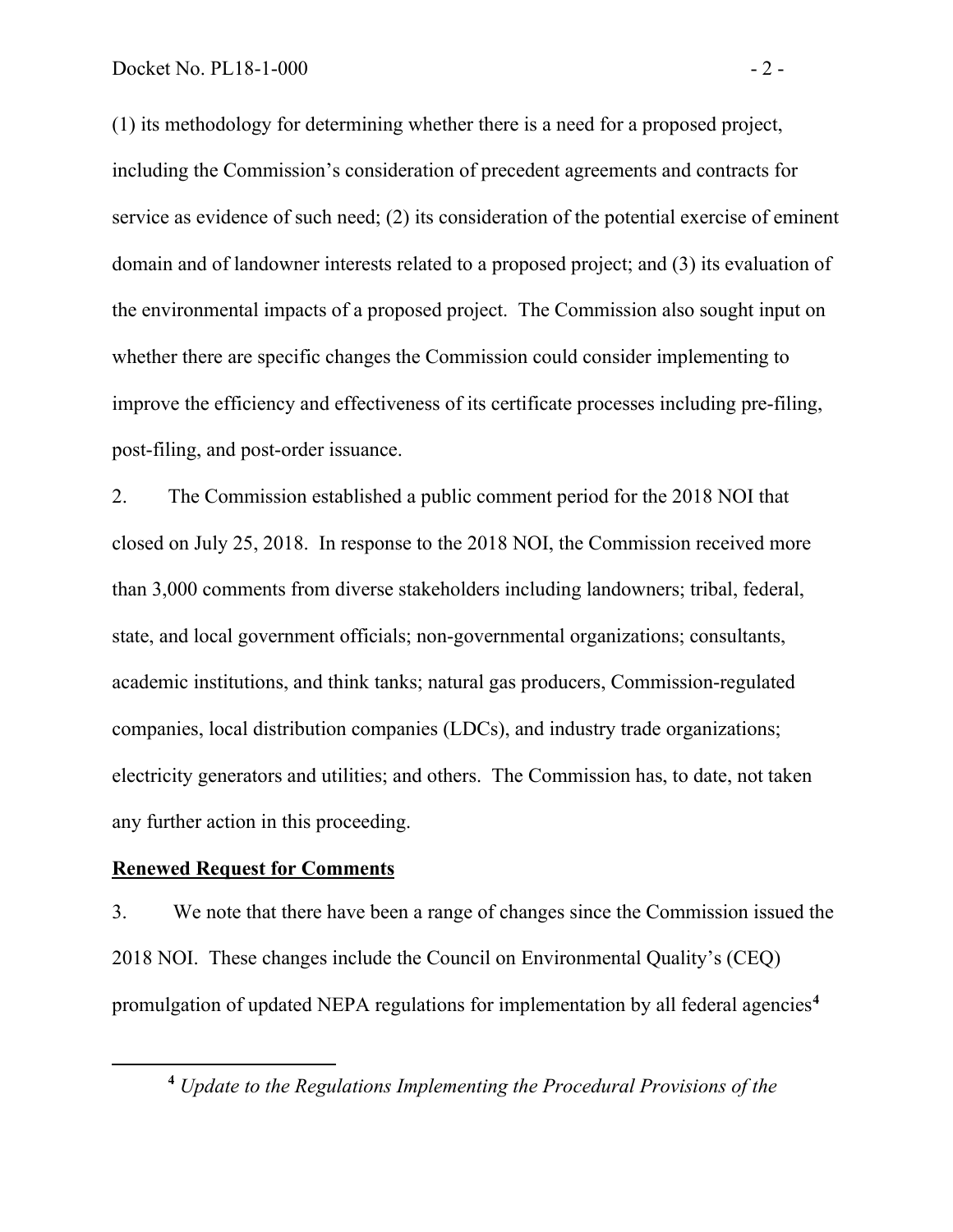and Executive Order 14008.<sup>[5](#page-4-0)</sup> Accordingly, we are providing an opportunity for stakeholders to refresh the record and provide updated information and additional viewpoints to help the Commission assess its policy.

4. We seek comments that reflect additional information developed and insights gained during the interim period. We emphasize that we seek to build upon the existing record in this proceeding and will consider the previously submitted comments in this proceeding, as well as any additional comments received in response to this NOI, to inform the Commission's decision-making. We strongly urge stakeholders to not resubmit previously filed comments, which remain in the record of this proceeding. Additionally, we urge stakeholders to submit new or modified comments that clearly explain *why* the Commission should or should not take a specific course of action, as discussed in the questions posed below, and, more importantly, provide precise recommendations for *how* the Commission could implement such changes.

5. The Commission identified four general areas of examination in the 2018 NOI: (1) the reliance on precedent agreements to demonstrate need for a proposed project; (2) the potential exercise of eminent domain and landowner interests; (3) the

<span id="page-4-0"></span>**<sup>5</sup>** Exec. Order No. 14008, § 219, 86 FR 7619.

*National Environmental Policy Act*, 85 FR 43,304 (2020). CEQ's final rule directs agencies to propose revisions to their NEPA procedures consistent with the final rule by September 14, 2021. Further, the Commission's regulations provide that "[t]he Commission will comply with the regulations of the Council on Environmental Quality except where those regulations are inconsistent with the statutory requirements of the Commission." 18 CFR 380.1.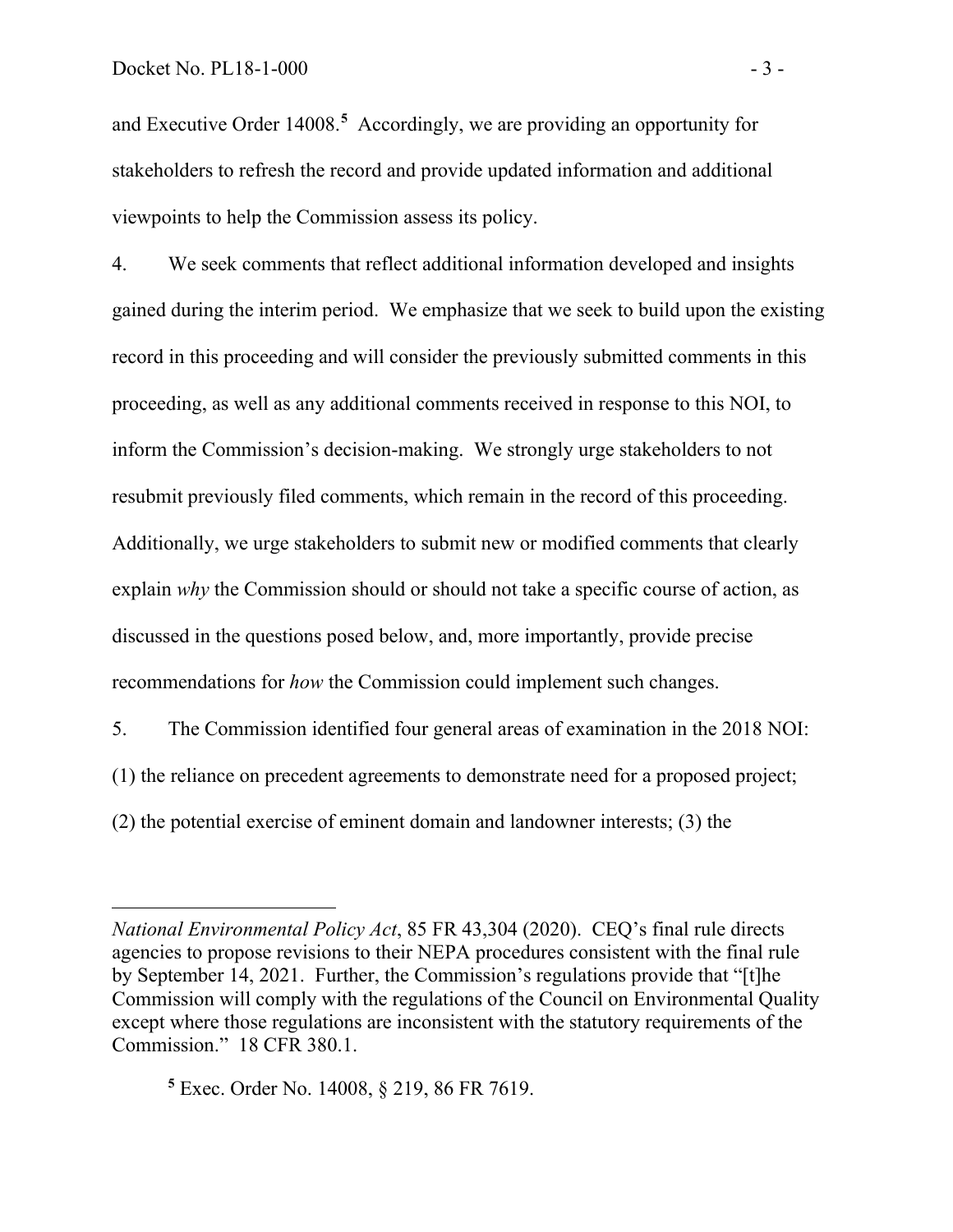Commission's evaluation of alternatives and environmental effects under NEPA and the Natural Gas Act (NGA); and (4) the efficiency and effectiveness of the Commission's certificate processes. These four general issue areas identified in the 2018 NOI remain relevant to the Commission's considerations, and we seek comments on several new questions in some of these areas that modify or add to the 2018 NOI.

6. In addition, in this NOI we identify and pose new questions on a fifth broad issue area of examination: the Commission's identification and addressing of any disproportionately high and adverse human health or environmental effects of its programs, policies, and activities on environmental justice communities and the mitigation of those adverse impacts and burdens.<sup>[6](#page-5-0)</sup> As noted above, in responding to these questions, we ask stakeholders to build upon the record developed through previously filed comments.

7. We seek comment on the questions set forth below, organized according to these five broad categories. Commenters need not answer every question enumerated below.

#### **A. Potential Adjustments to the Commission's Determination of Need**

8. The questions posed in the 2018 NOI remain relevant to the Commission's consideration of potential adjustments to its determination regarding whether there is a need for new projects. Questions A1 through A9 are identical to the questions posed in this section in the 2018 NOI. Stakeholders need not resubmit their previous comments in response to these questions. We ask that stakeholders respond to these questions only if

<span id="page-5-0"></span>**<sup>6</sup>** Exec. Order No. 12898, §§ 1-101, 6-604, 59 FR 7629, at 7629, 7632 (1994).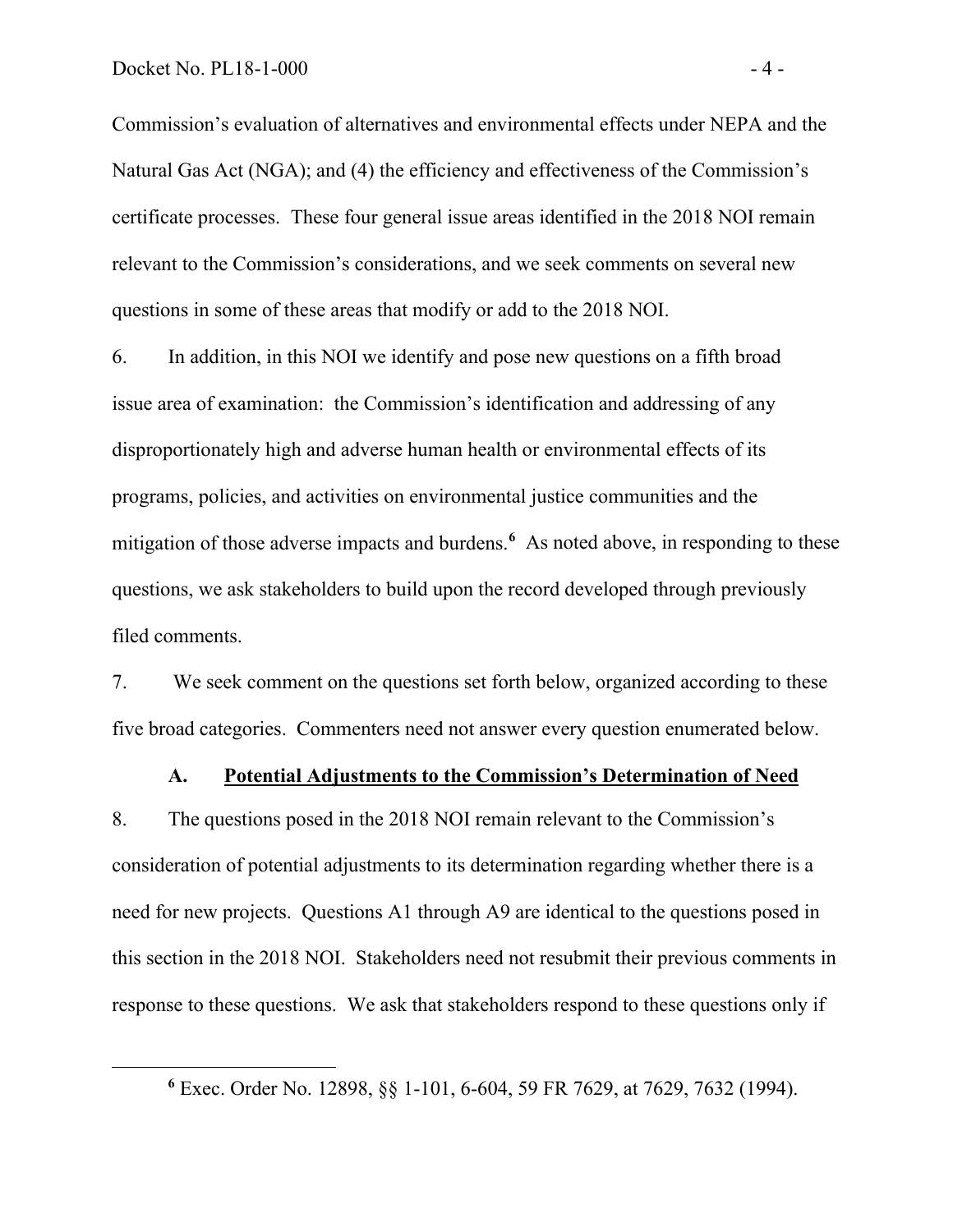they have updated information to provide. Questions A10 through A12 include revised

or new questions. In providing an opportunity for stakeholders to submit additional

information or new viewpoints, we encourage commenters to identify with specificity

how any potential adjustments could be implemented by the Commission.

9. Accordingly, comments are requested on the following questions.

A1. Should the Commission consider changes in how it determines whether there is a public need for a proposed project?

A2. In determining whether there is a public need for a proposed project, what benefits should the Commission consider? For example, should the Commission examine whether the proposed project meets market demand, enhances resilience or reliability, promotes competition among natural gas companies, or enhances the functioning of gas markets?

A3. Currently, the Commission considers precedent agreements, whereby entities intending to be shippers on the contemplated pipeline commit contractually to such shipments, to be strong evidence that there is a public need for a proposed project. If the Commission were to look beyond precedent agreements, what types of additional or alternative evidence should the Commission examine to determine project need? What would such evidence provide that cannot be determined with precedent agreements alone? How should the Commission assess such evidence? Is there any heightened litigation risk or other risk that could result from any broadening of the scope of evidence the Commission considers during a certificate proceeding? If so, how should the Commission safeguard against or otherwise address such risks?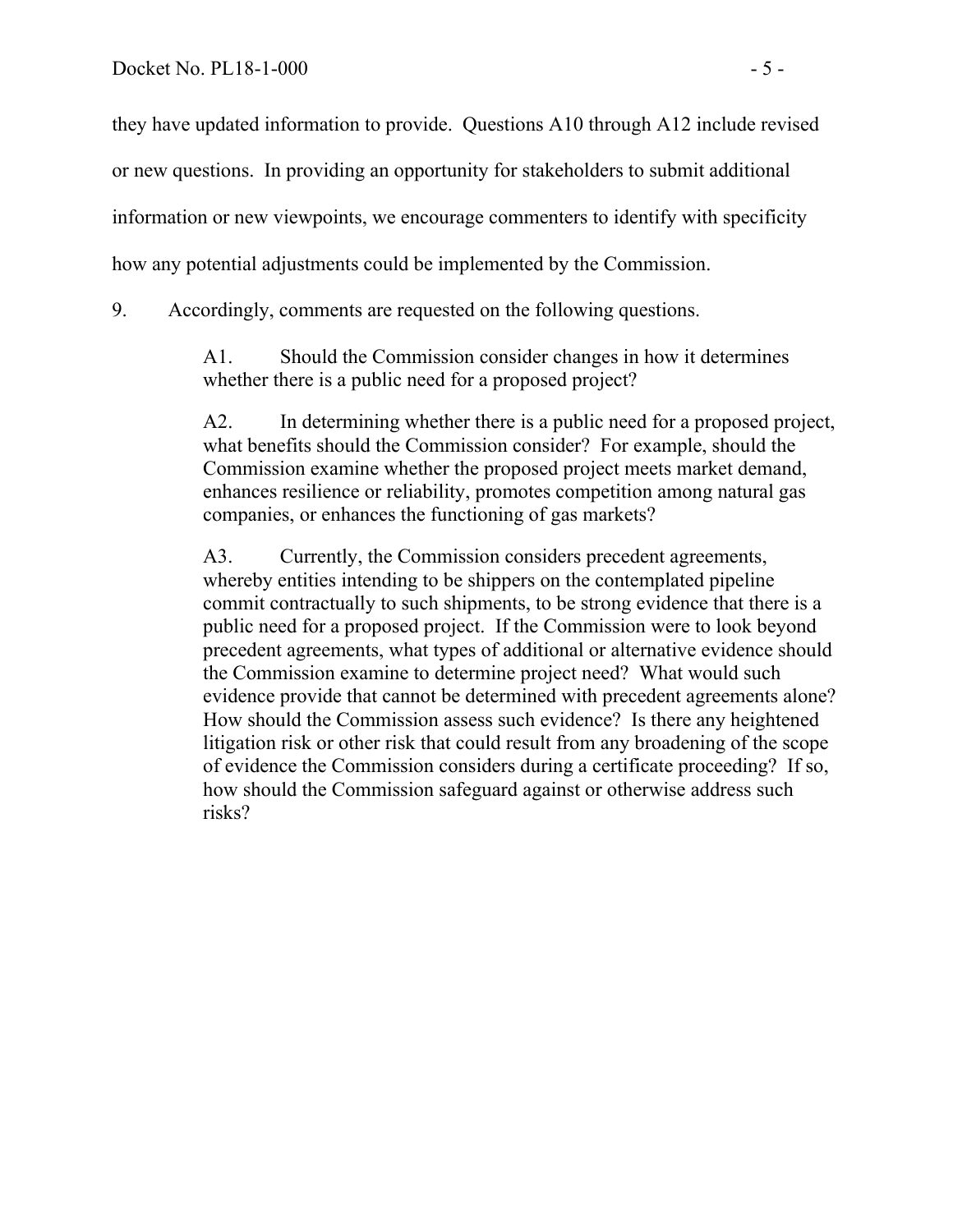A4. Should the Commission consider distinguishing between precedent agreements with affiliates and non-affiliates in considering the need for a proposed project? If so, how?

A5. Should the Commission consider whether there are specific provisions or characteristics of the precedent agreements that the Commission should more closely review in considering the need for a proposed project? For example, should the term of the precedent agreement have any bearing on the Commission's consideration of need or should the Commission consider whether the contracts are subject to state review?

A6. In its determinations regarding project need, should the Commission consider the intended or expected end use of the natural gas? Would consideration of end uses better inform the Commission's determination regarding whether there is a need for the project? What are the challenges to determining the ultimate end use of the new capacity a shipper is contracting for? How could such challenges be overcome?

A7. Should the Commission consider requiring additional or alternative evidence of need for different end uses? What would be the effect on pipeline companies, consumers, gas prices, and competition? Examples of end uses could include: LDC contracts to serve domestic use; contracts with marketers to move gas from a production area to a liquid trading point; contracts for transporting gas to an export facility; projects for reliability and/or resilience; and contracts for electric generating resources.

A8. How should the Commission take into account that end uses for gas may not be permanent and may change over time?

A9. Should the Commission assess need differently if multiple pipeline applications to provide service in the same geographic area are pending before the Commission? For example, should the Commission consider a regional approach to a needs determination if there are multiple pipeline applications pending for the same geographic area? Should the Commission change the way it considers the impact of a new project on competing existing pipeline systems or their captive shippers? If so, what would that analysis look like in practice?

A10. Should the Commission consider adjusting its assessment of need to examine (1) if existing infrastructure can accommodate a proposed project (beyond the system alternatives analysis examined in the Commission's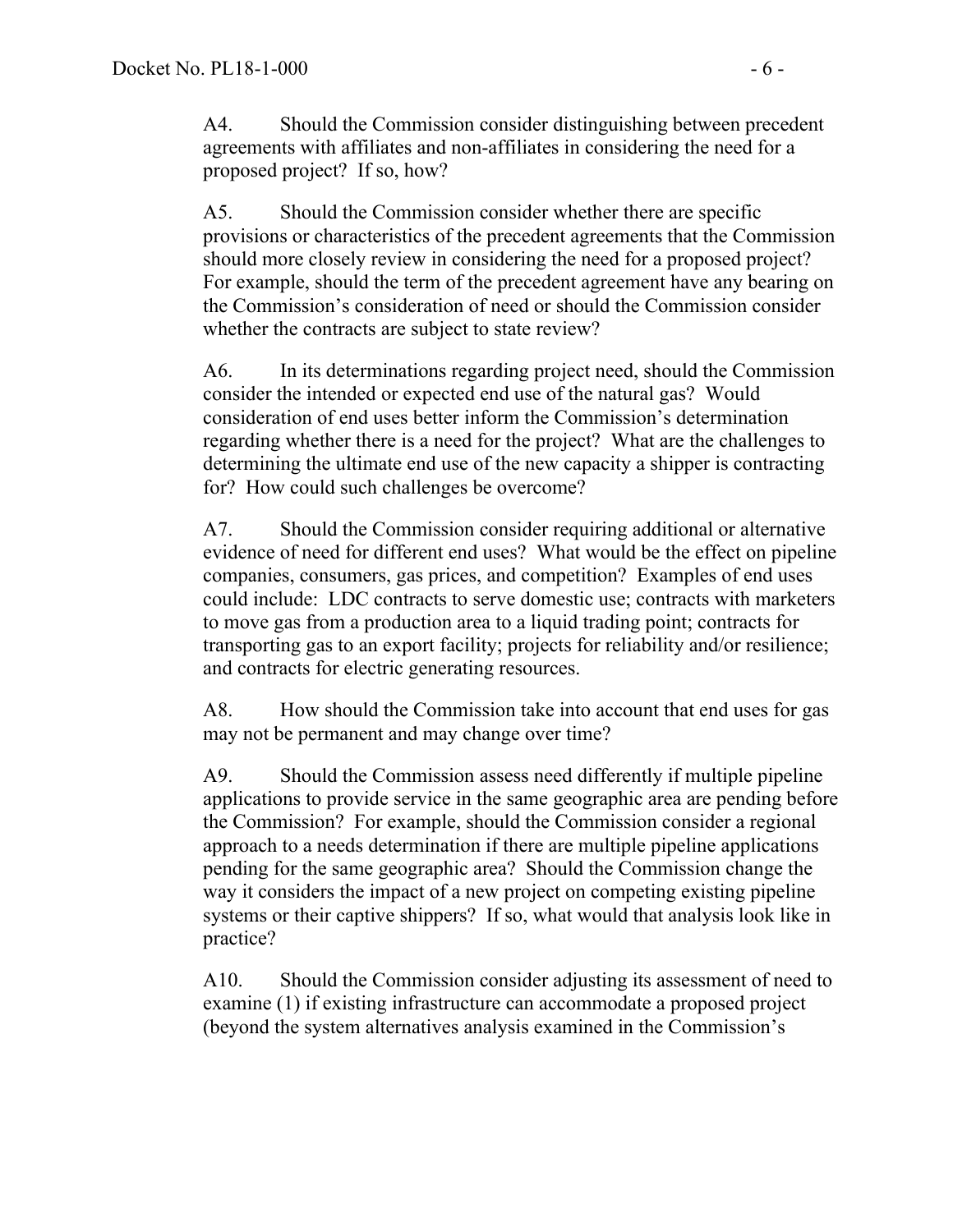environmental review);<sup>[7](#page-8-0)</sup> (2) if demand in a new project's markets will materialize; or (3) if reliance on other energy sources to meet future demand for electricity generation would impact gas projects designed to supply gasfired generators? If so, how?

A11. In its determination of need, should the Commission consider the economic, energy security and social attributes of domestic production and use of natural gas as detailed in the letter dated February 11, 2021 from the Chairman of the Senate Energy and Natural Resources Committee, Senator Joe Manchin III, to President Biden?**[8](#page-8-1)**

A12. In its general public interest considerations under the NGA or other federal statutes, should the Commission consider the interests of low to middle-income communities in which the production or transportation of natural gas is a significant source of jobs and/or tax revenues that fund public services?

# **B. The Exercise of Eminent Domain and Landowner Interests**

10. Under the Policy Statement, the Commission considers impacts to landowners and

the extent to which an applicant expects to acquire property rights by relying on eminent

<span id="page-8-1"></span>**<sup>8</sup>** February 11, 2021 Letter from Senator Joe Manchin III, Chairman of the Senate Committee on Energy and Natural Resources, to President Joseph R. Biden, https://www.energy.senate.gov/services/files/5AB138AA-9FE9-4E8A-BA84- C87F101E9B51.

<span id="page-8-0"></span>**<sup>7</sup>** We note that the Commission has previously declined to substitute its judgment for a company's business decision. *See, e.g.*, *Nat. Gas Pipeline Co. of Am. LLC*, 171 FERC ¶ 61,157, at P 50 & n.117, *reh'g denied*, 172 FERC ¶ 61,084, at P 23 & n.42 (2020) (finding that the acquisition and use of a retired liquids pipeline was neither a feasible nor a practical alternative to the proposed project) (citing *Kinder Morgan Interstate Gas Transmission LLC*, 133 FERC  $\text{\textdegree{}}61,044$ , at P 25 (2010) (stating that the Commission will neither substitute its business judgment for that of the applicants nor require the applicant to acquire facilities that a party asserts is an alternative to the proposed project). *Cf. Gulf South Pipeline Co., LP*, 132 FERC ¶ 61,199, at P 63 (2010) ("the Commission gives deference to pipelines' operational experience and provides pipelines with reasonable discretion to manage their own systems") (citations omitted)).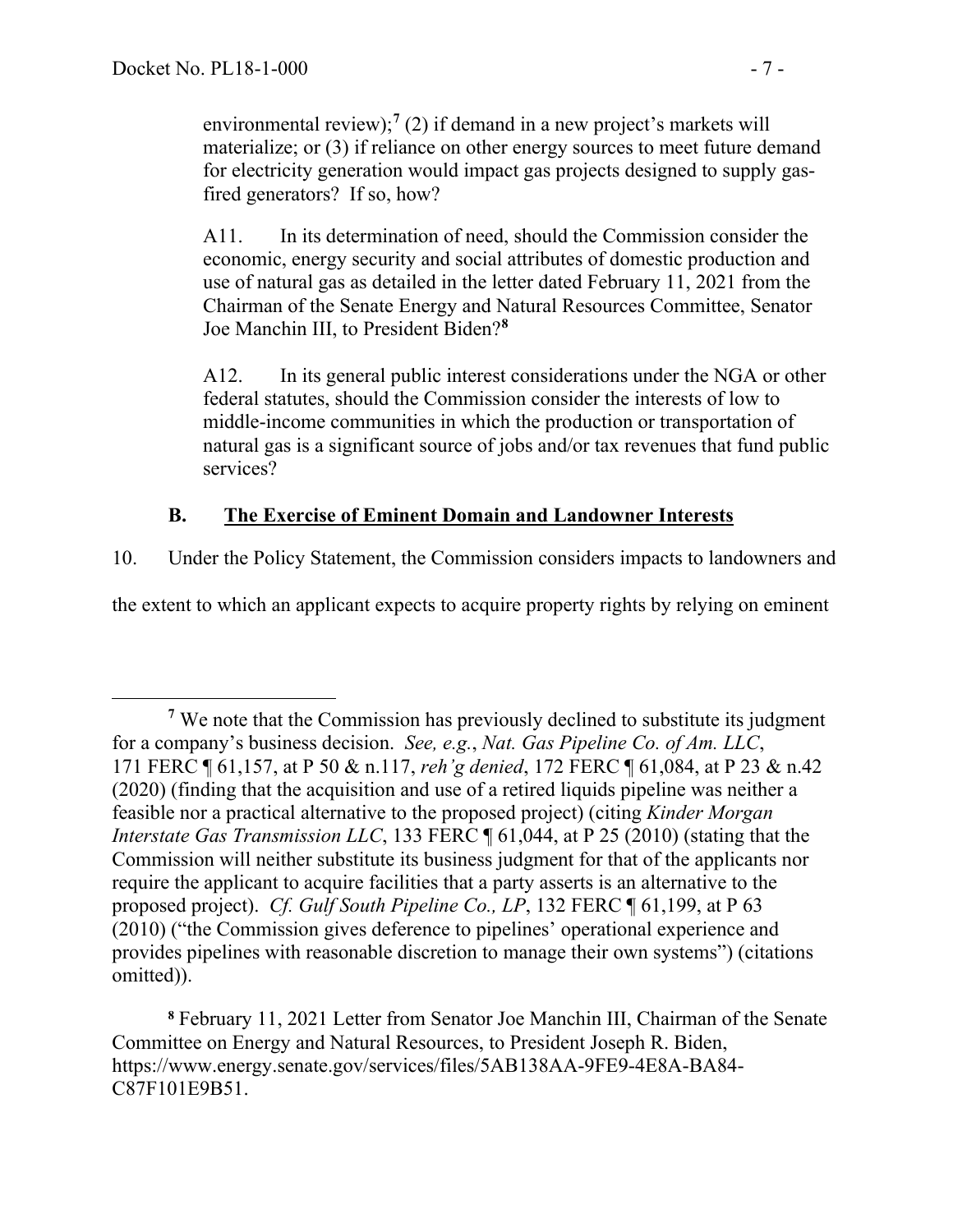domain. As explained in the 2018 NOI, although, by statute, Commission authorization of a project through the issuance of a certificate of public convenience and necessity entitles a certificate holder to acquire property through eminent domain, the Commission itself does not grant the use of eminent domain across specific properties. Only after the Commission authorizes a project can the project sponsor assert the right of eminent domain for outstanding lands for which it could not negotiate an easement.

11. Since the issuance of the 2018 NOI, the Commission has taken steps to protect landowner interests. First, the Commission updated its web resources for landowners and its notice documents (e.g., Notice of Application) to more clearly explain the Commission's role in considering applications for natural gas infrastructure, how and when interested entities can participate in Commission proceedings, and how to resolve disputes that may arise during construction. Second, the Commission established a new group within the Rehearings Section of the Office of the General Counsel: the Landowner Rehearings Group. The Landowner Rehearings Group gives first priority to landowner rehearing requests and targets to issue rehearing orders involving landowner issues within 30 days. And third, the Commission issued a final rule that precludes the issuance of authorizations to proceed with construction activities with respect to an NGA section 3 authorization or section 7(c) certificate order until either the Commission acts on the merits of any timely-filed request for rehearing or the time for filing such a request has passed. **[9](#page-9-0)**

<span id="page-9-0"></span>**<sup>9</sup>** *Limiting Authorizations to Proceed with Construction Activities Pending*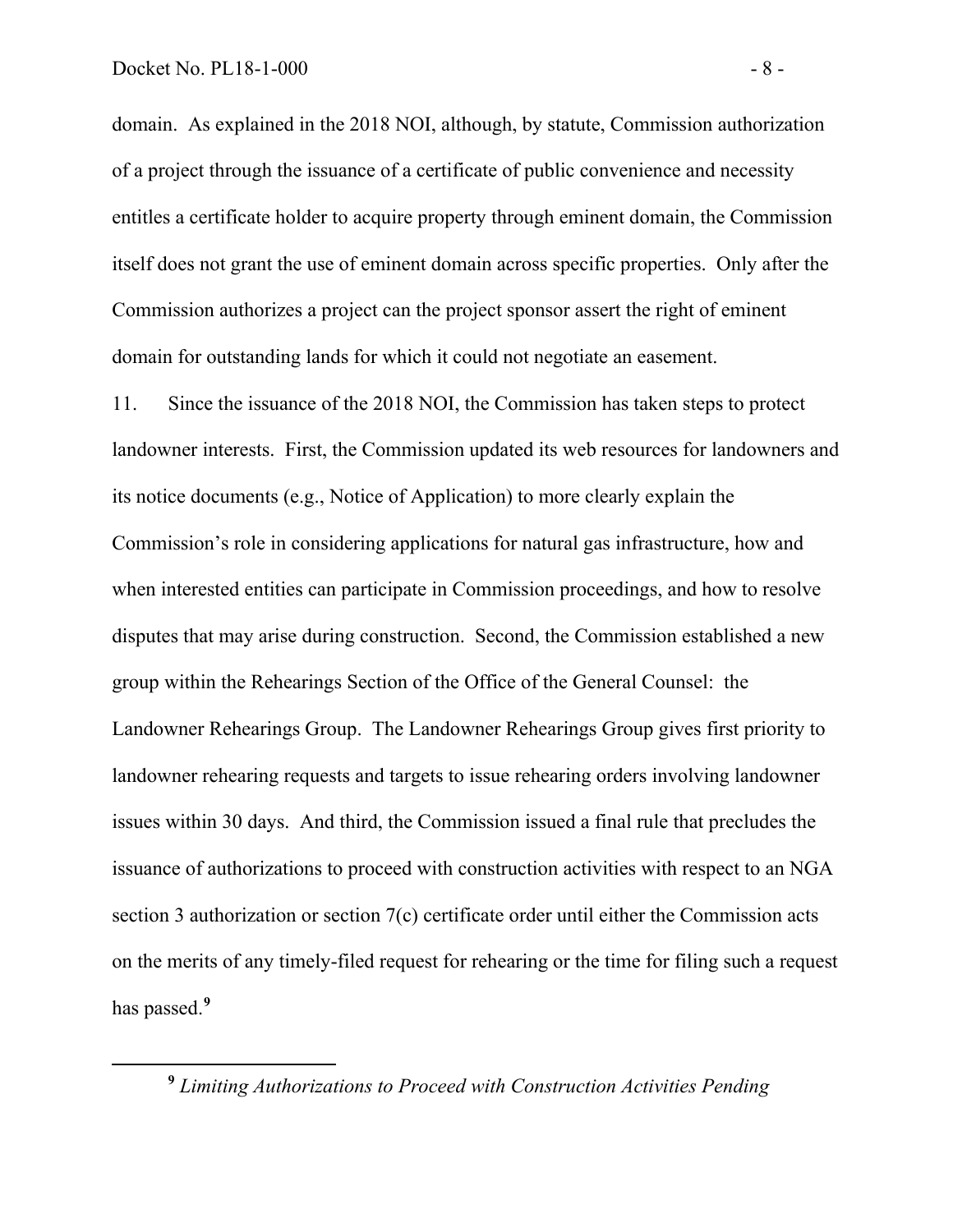12. We also note that Congress recently directed the Commission to develop a report detailing how it will establish and operate an Office of Public Participation.**[10](#page-10-0)** Such an office could ultimately help facilitate landowner participation in Commission proceedings.

13. In natural gas infrastructure proceedings, the Commission continues to receive comments on applicants' proposed use of eminent domain and the Commission's use of conditional certificates—issuing a certificate before a pipeline receives all of its federal permits. Commenters have argued that the Commission should not issue conditional certificates and allow the exercise of eminent domain in cases where it is unlikely that a pipeline may receive the necessary permits. **[11](#page-10-1)** The Commission precedent is that it lacks the authority to restrict a certificate holder's use of eminent domain once a certificate of

*Rehearing*, Order No. 871, 171 FERC ¶ 61,201 (2020), 85 FR 40113 (July 6, 2020).

<span id="page-10-0"></span>**<sup>10</sup>** Consolidated Appropriations Act of 2021, Pub. L. No. 116-260, Explanatory Statement for Division D (2021).

<span id="page-10-1"></span>**<sup>11</sup>** *See, e.g.*, *Jordan Cove Energy Project L.P.*, 170 FERC ¶ 61,202, at P 191 (2020).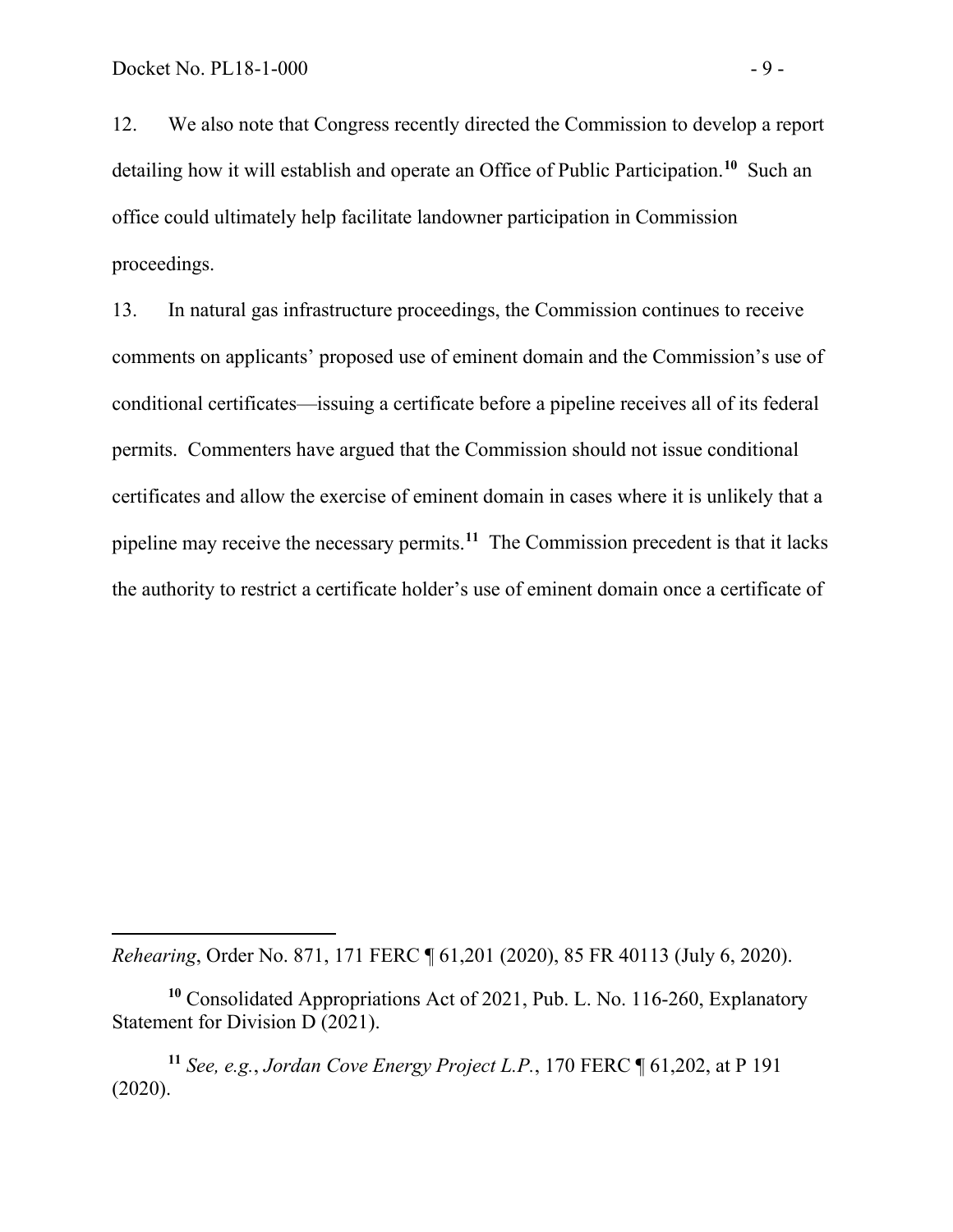public convenience and necessity is received.**[12](#page-11-0)** In addition, the Commission has justified

its policy for issuing conditional certificates on the basis that it:

is a practical response to the reality that, in spite of the best efforts of those involved, it may be impossible for an applicant to obtain all approvals necessary to construct and operate a natural gas project in advance of the Commission's issuance of its certificate without unduly delaying the project. To rule otherwise could place the Commission's administrative process indefinitely on hold until states with delegated federal authority choose to act. Such an approach, which would preclude companies from engaging in what are sometimes lengthy pre-construction activities while awaiting state or federal agency action, would likely delay the inservice date of natural gas infrastructure projects to the detriment of consumers and the public in general.**[13](#page-11-1)**

<span id="page-11-0"></span>**<sup>12</sup>** *See, e.g.*, [PennEast Pipeline Co., LLC, 174 FERC ¶ 61,056, at P 10 & n.17](https://1.next.westlaw.com/Link/Document/FullText?findType=Y&serNum=2052796156&pubNum=0000920&originatingDoc=Ibc56cc9f60a411eb9103e61873f647a5&refType=CA&originationContext=document&transitionType=DocumentItem&contextData=(sc.Search))  [\(2021\)](https://1.next.westlaw.com/Link/Document/FullText?findType=Y&serNum=2052796156&pubNum=0000920&originatingDoc=Ibc56cc9f60a411eb9103e61873f647a5&refType=CA&originationContext=document&transitionType=DocumentItem&contextData=(sc.Search)) (collecting cases); *Midcoast Interstate Transmission, Inc. v. FERC*, 198 F.3d 960, 973 (D.C. Cir. 2000) ("Once a certificate has been granted, the statute allows the certificate holder to obtain needed private property by eminent domain. . . . The Commission does not have the discretion to deny a certificate holder the power of eminent domain." (citations omitted)); *Atl. Coast Pipeline*, 161 FERC ¶ 61,042 at P 78 ("[O]nce a natural gas company obtains a certificate of public convenience and necessity, it may exercise the right of eminent domain in a U.S. District Court or a state court.").

<span id="page-11-1"></span>**<sup>13</sup>** *Northwest Pipeline, GP*, 145 FERC ¶ 61,013, at P 16 (2013). *See, e.g.*, *Jordan Cove Energy Project L.P.*, 171 FERC ¶ 61,136, at P 81 (2020); *PennEast Pipeline Co., LLC*, 164 FERC ¶ 61,098, (2018); *Algonquin Gas Transmission, LLC*, 161 FERC ¶ 61,255, at P 22 (2017); *Tenn. Gas Pipeline Co., L.L.C.*, 154 FERC ¶ 61,191, at P 34 (2016); *Ruby Pipeline, L.L.C.*, 133 FERC ¶ 61,015, at P 20 (2013); *AES Sparrows Point LNG, LLC*, 129 FERC ¶ 61,245, at P 60 (2009); *Crown Landing, LLC*, 117 FERC ¶ 61,209, at P 26 (2006).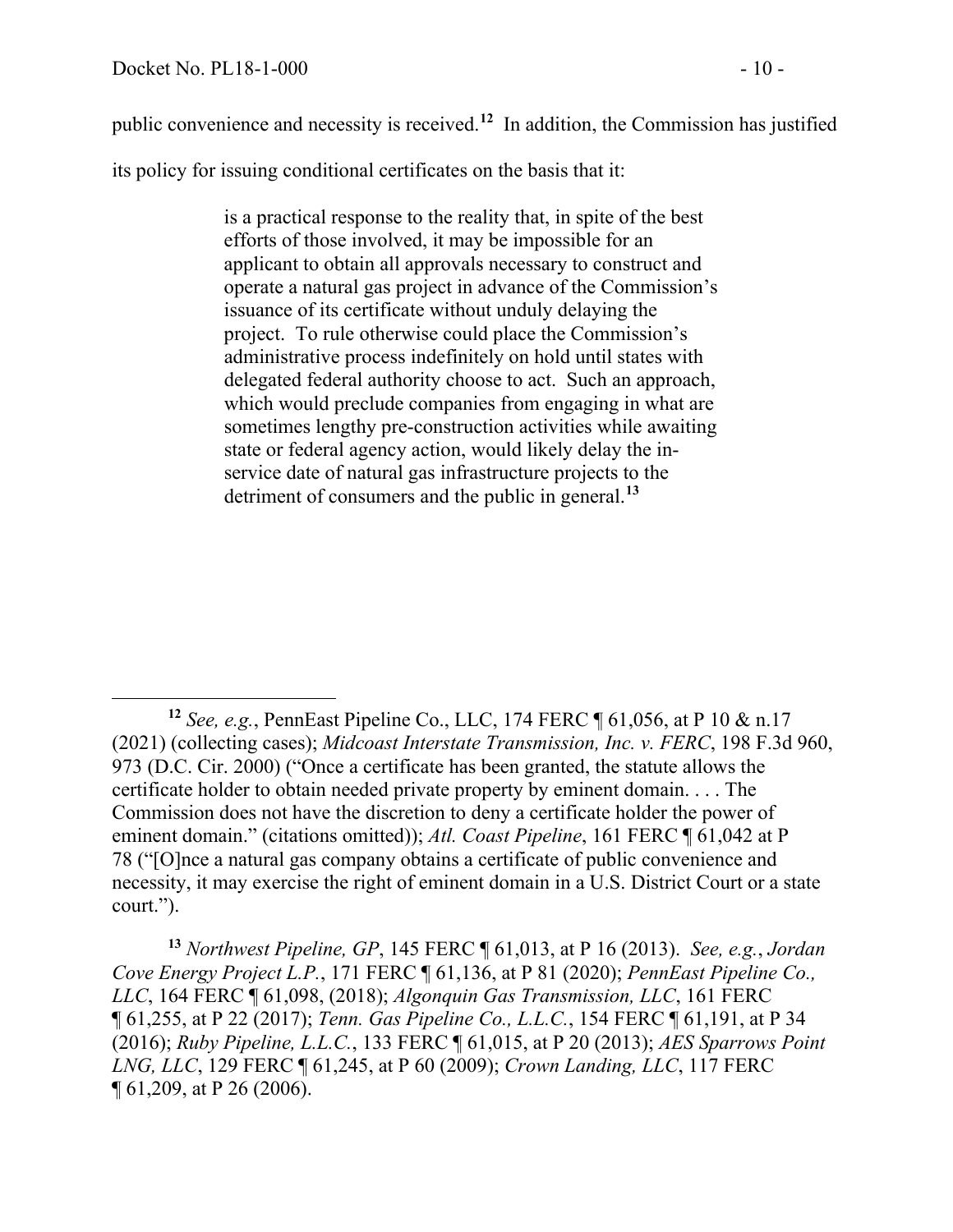14. The Commission's policy on issuing conditional certificates has been affirmed by the courts.**[14](#page-12-0)**

15. Therefore, we invite new or revised comments on the following questions regarding whether, and if so how, the Commission should consider adjusting its consideration of the potential exercise of eminent domain and its consideration of landowner interests. Questions B1 through B5 are identical to the questions posed in this section in the 2018 NOI. Stakeholders need not resubmit their previous comments in response to these questions. We ask that stakeholders respond to these questions only if they have updated information to provide. Question B6 is a new question not included in the 2018 NOI.

> B1. Should the Commission consider adjusting its consideration of the potential exercise of eminent domain in reviewing project applications? If so, how should the Commission adjust its approach?

B2. Should applicants take additional measures to minimize the use of eminent domain? If so, what should such measures be? How would that affect a project's overall costs? How could such a requirement affect an applicant's ability to adjust a proposed route based on public input received during the Commission's project review?

B3. For proposed projects that will potentially require the exercise of eminent domain, should the Commission consider changing how it balances the potential use of eminent domain against the showing of need for the project? Since the amount of eminent domain used cannot be established with certainty until after a Commission order is issued, is it possible for the Commission to reliably estimate the amount of eminent domain a proposed project may use such that the Commission could use that information during the consideration of an application?

B4. Does the Commission's current certificate process adequately take

<span id="page-12-0"></span>**<sup>14</sup>** *See Delaware Riverkeeper Network v. FERC*, 857 F.3d 388 (D.C. Cir. 2017); *Myersville Citizens for a Rural Cmty., Inc. v. FERC*, 783 F.3d 1301 (D.C. Cir. 2015).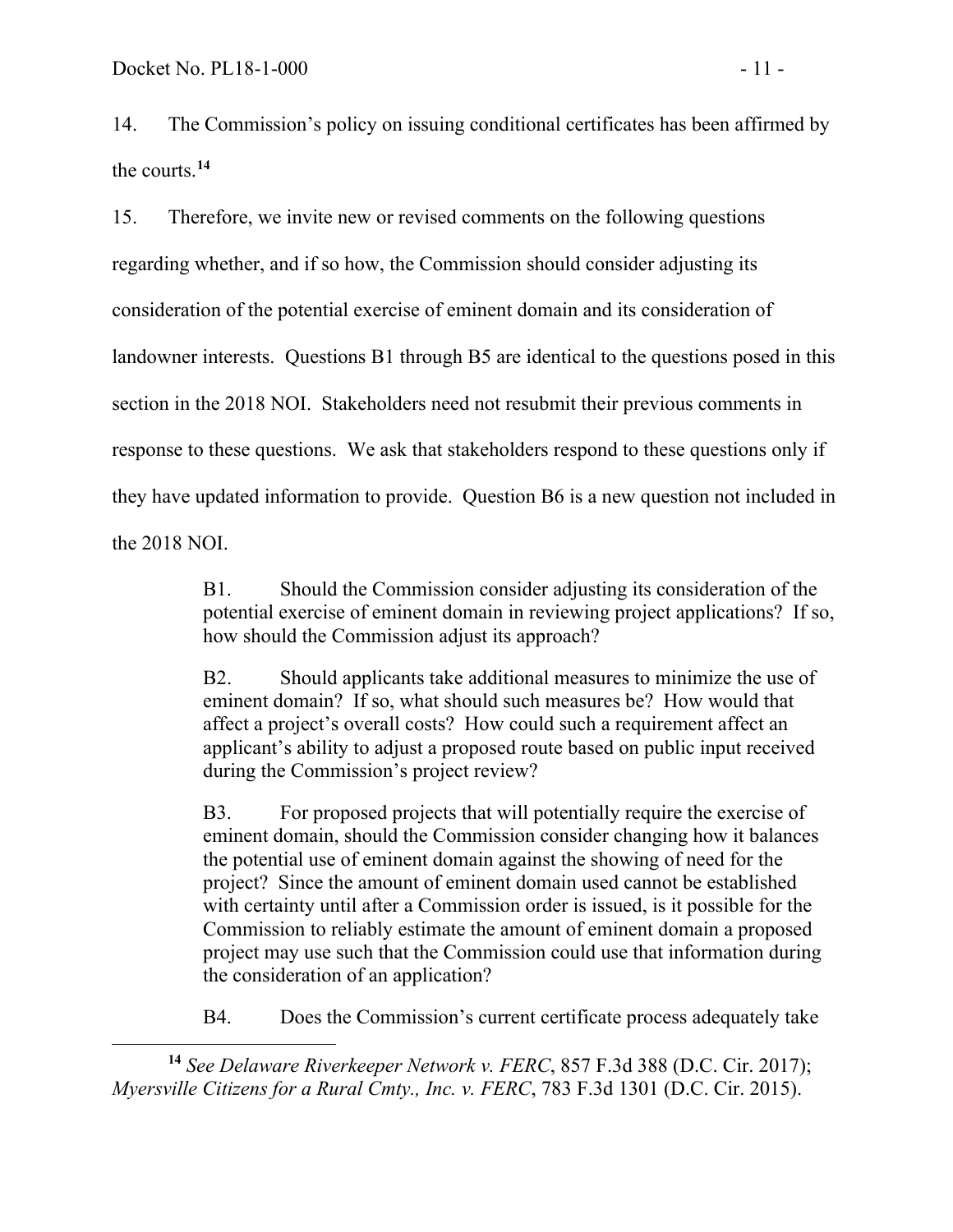landowner interests into account? Are there steps that applicants and the Commission should implement to better take landowner interests into account and encourage landowner participation in the process? If so, what should the steps be?

B5. Should the Commission reconsider how it addresses applications where the applicant is unable to access portions of the right-of-way? Should the Commission consider changes in how it considers environmental information gathered after an order authorizing a project is issued?

B6. Under the NGA, does the Commission have authority to condition a certificate holder's exercise of eminent domain? Should the Commission defer issuing a section 7 certificate until an applicant has all other authorizations needed to commence construction? If so, can the Commission reconcile such inaction with section 7(e) of the NGA, which provides that the Commission shall issue a certificate to any qualified applicant upon finding that the proposed construction and operation of the project "*is or will be* required by the present or future public convenience and necessity"?**[15](#page-13-0)** Are there circumstances when an applicant may need a certificate of public convenience and necessity prior to receiving certain permits or authorizations, making it difficult for an applicant to obtain all other authorizations needed to commence construction prior to the Commission's issuance of a section 7 certificate?

## **C. The Commission's Consideration of Environmental Impacts**

16. As explained in the 2018 NOI, the Commission performs an environmental review under NEPA and considers a proposed project's environmental impacts when determining whether a project is required by the public convenience and necessity. There continues to be stakeholder interest regarding the alternatives that the Commission evaluates in its environmental review and how the Commission addresses climate change, including the impact of greenhouse gas (GHG) emissions. In addition, is it appropriate

<span id="page-13-0"></span>**<sup>15</sup>** 15 U.S.C. 717f(e) (emphasis added).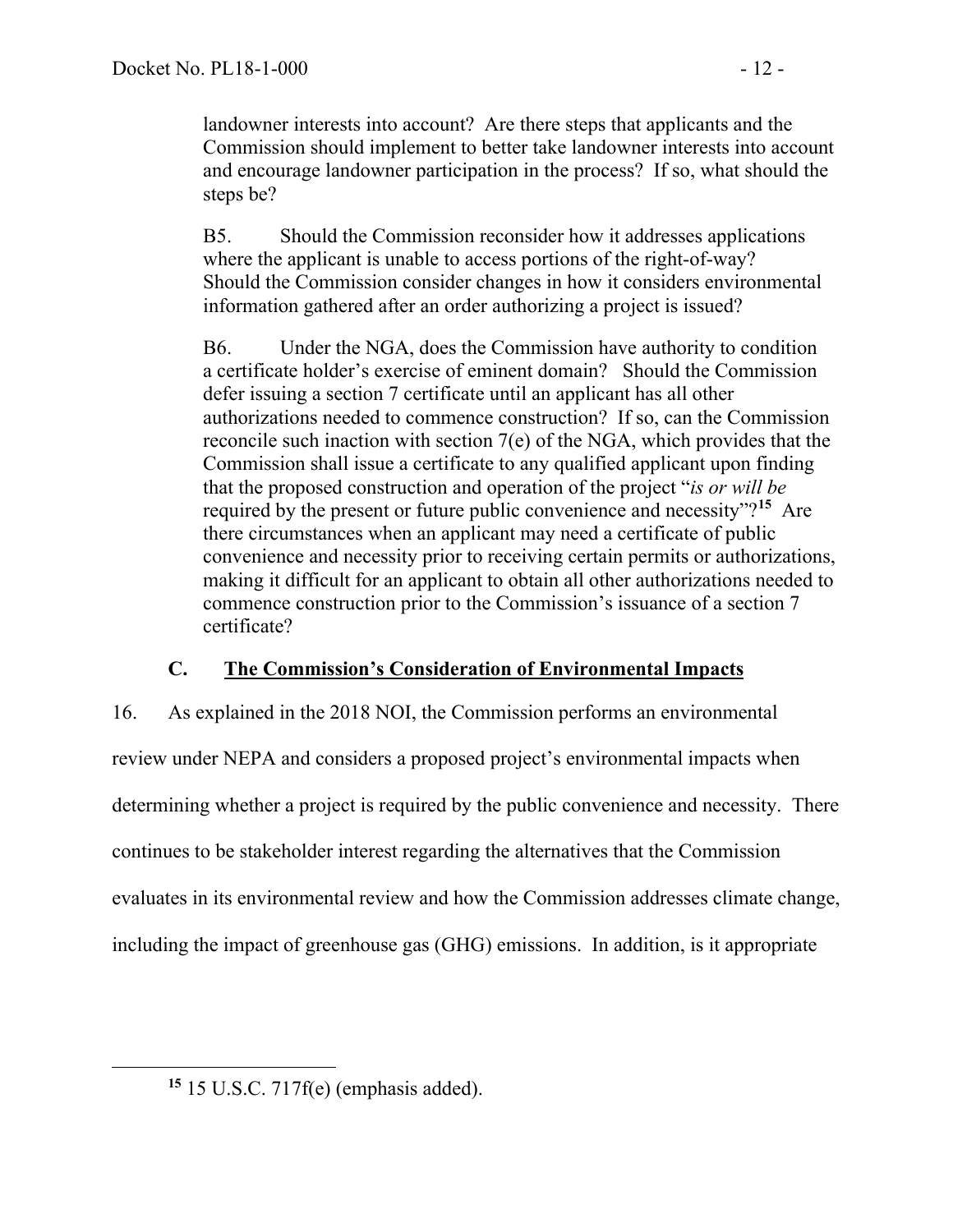categorical exclusions?

17. Therefore, the Commission invites new or revised comments regarding whether and if so how, the Commission should consider adjusting its environmental evaluations.

Questions C1 through C11 include revised or new questions.

C1. NEPA and its implementing regulations require an agency to consider reasonable alternatives to the proposed action. Currently the Commission considers the no-action alternative, system alternatives, design alternatives, and route alternatives. Should the Commission consider broadening its environmental analysis to consider alternatives beyond those that are currently included? If so, how does the Commission reconcile broadening its environmental analysis to consider alternatives beyond those currently included with *Citizens Against Burlington, Inc. v. Busey*?**[16](#page-14-0)** The U.S. Court of Appeals for the District of Columbia Circuit clarified that,

[i]n commanding agencies to discuss "alternatives to the proposed action," . . . NEPA plainly refers to alternatives to the "major *Federal* actions significantly affecting the quality of the human environment," and not to alternatives to the applicant's proposal. NEPA § 102(2)(C), 42 U.S.C. § 4332(2)(C) (emphasis added). An agency cannot redefine the goals of the proposal that arouses the call for action; it must evaluate alternative ways of achieving *its* goals, shaped by the application at issue and by the function that the agency plays in the decisional process. Congress did expect agencies to consider an applicant's wants when the agency formulates the goals of its own proposed action. Congress did not expect agencies to determine for the applicant what the goals of the applicant's proposal should be.**[17](#page-14-1)**

What specific types of additional alternatives should the Commission consider and how would such additional alternatives be consistent with the D.C. Circuit's guidance in *Citizens Against Burlington, Inc. v. Busey*?**[18](#page-14-2)** How

<span id="page-14-2"></span><span id="page-14-1"></span><span id="page-14-0"></span>**<sup>16</sup>** *See Citizens Against Burlington, Inc. v. Busey*, 938 F.2d 190, 199 (D.C. Cir. 1991).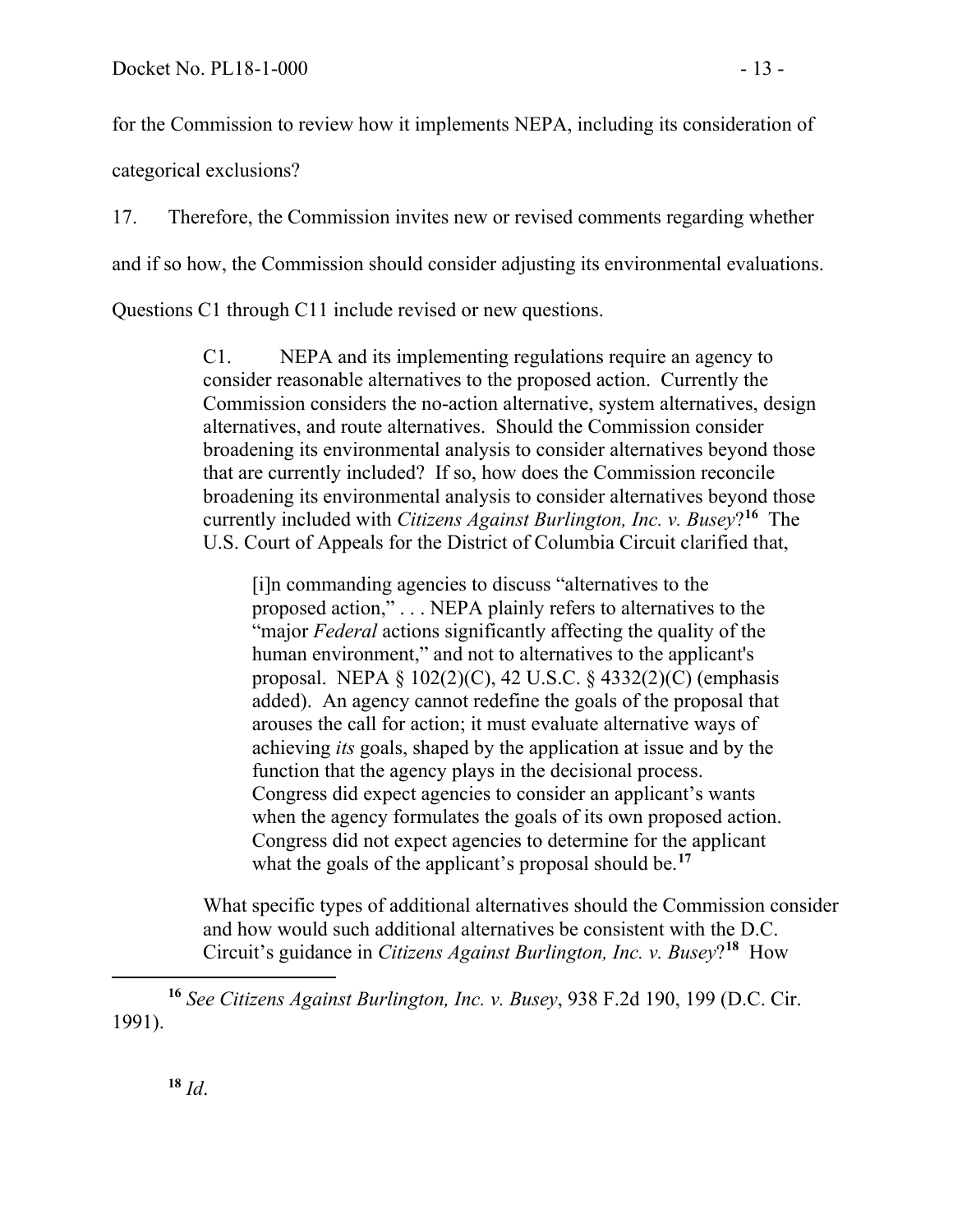would the Commission obtain reliable information to perform an analysis of these alternatives?

C2. Are there any environmental impacts that the Commission does not currently consider in its cumulative impact analysis that could be captured with a broader regional evaluation? If so, how broadly should regions be defined (e.g., which states or geographic boundaries best define different regions), and which environmental resources considered in NEPA would be affected on a larger, regional scale? Does the text of NGA section 7 permit the Commission to do this? If this is contemplated by the NGA, would one applicant's section 7 application prejudice another applicant's section 7 application?

C3. In conducting an analysis of a project, how could the Commission consider upstream impacts (e.g., from the drilling of natural gas wells) and downstream end-use impacts? Should applicants be required to provide information on the origin and end use of the gas? How would the Commission determine end-use impacts if the gas is sent to a pooling point or a mid-stream shipper? If the end use is electric generation or an LDC, how would the Commission determine the GHG emissions of existing and anticipated gas usage attributed to a project? How would additional information related to upstream or downstream impacts of a proposed project inform the Commission's decision on an application? Should shippers who have subscribed capacity on a project (or potentially, the shippers' customers) be encouraged to provide the type of information contemplated above? If so, how might this be done? How could such a policy be squared with CEQ's final rule?**[19](#page-15-0)**

C4. In conducting an analysis of the impact of a project's GHG emissions, how could the Commission determine the significance of these

effects that are later in time or farther removed in distance from the proposed action or alternatives.").

<span id="page-15-0"></span>**<sup>19</sup>** *See Update to the Regulations Implementing the Procedural Provisions of the National Environmental Policy Act*, 85 FR 43,304-01 ("CEQ proposed to simplify the definition of effects by striking the specific references to direct, indirect, and cumulative effects and providing clarity on the bounds of effects consistent with the Supreme Court's holding in *Public Citizen*, 541 U.S. at 767-68."); 40 CFR 1508.1 (2020) ("Effects or impacts means changes to the human environment from the proposed action or alternatives that are reasonably foreseeable and have a reasonably close causal relationship to the proposed action or alternatives, including those effects that occur at the same time and place as the proposed action or alternatives and may include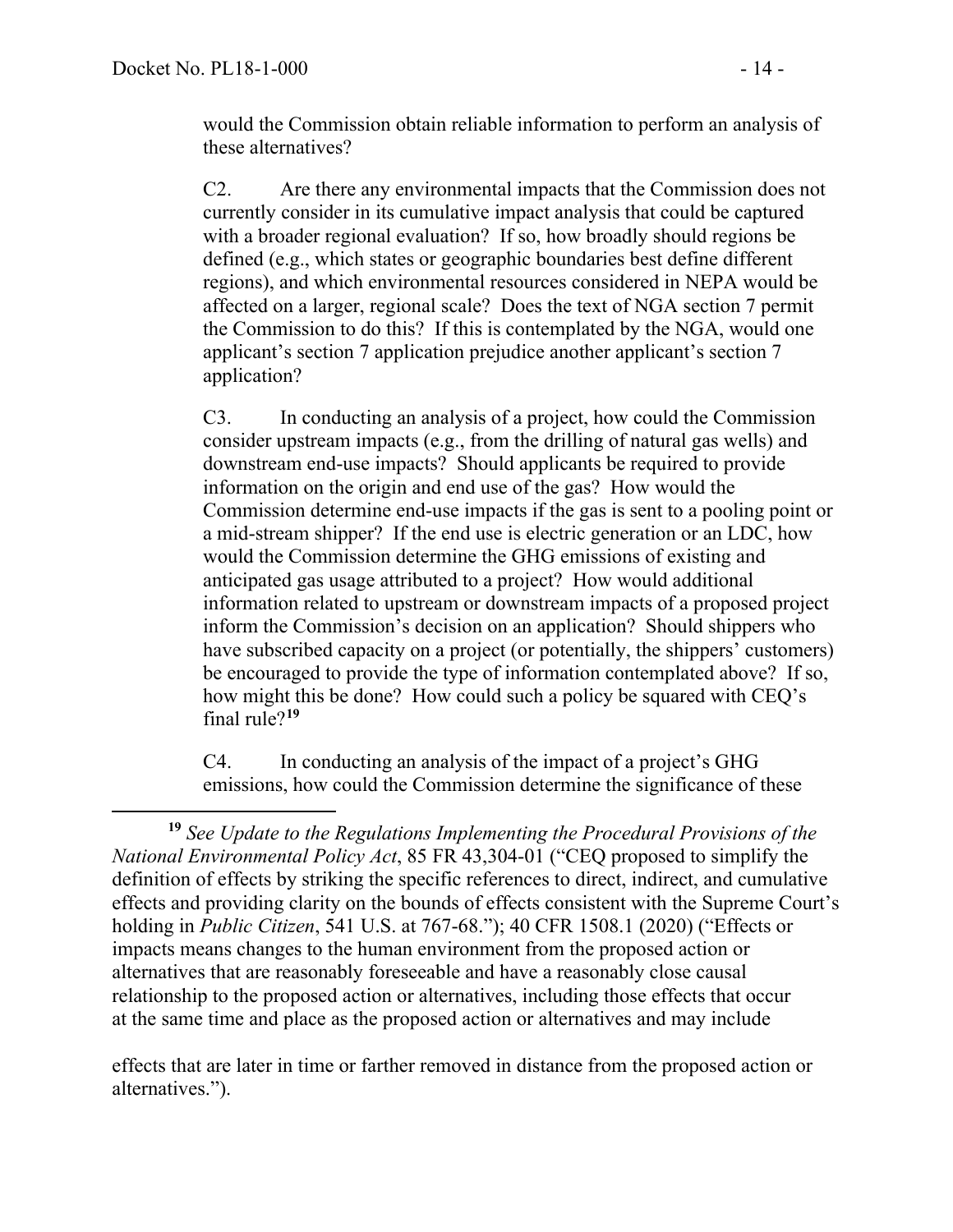emissions' contribution to climate change? Should significance criteria be based on a specific fraction of existing carbon budgets in international agreements; state or regional targets; a specific fraction of natural carbon sinks; or other metrics? If so, how and why would that basis be appropriate? Alternatively, should the Commission focus its analysis on GHG emission impacts on global climate metrics (e.g.,  $CO<sub>2</sub>$  levels, ocean acidification, sea level rise) or regional impacts (e.g., snowpack, storm events, local temperature changes)? If so, how and why would that basis be appropriate? What would be an appropriate GHG climate model for use on a project-level basis? Is there any level of GHG emissions that would constitute a *de minimis* impact? If so, how much and why would such number be appropriate? How would such analysis meaningfully inform the Commission's decision making?

C5. As part of the Commission's public interest determination, how would the Commission weigh a proposed project's adverse impacts against favorable impacts to determine whether the proposed project is required by the public convenience and necessity and still provide regulatory certainty to stakeholders?

C6. Does the NGA, NEPA, or other federal statute authorize or mandate the use of Social Cost of Carbon (SCC) analysis by the Commission in its consideration of certificate applications? If so, how does the statute direct or authorize the Commission to use SCC? Does the statute set forth specific metrics or quantitative analyses that the Commission must or may use and/or specific findings of fact the Commission must or may make with regard to SCC analysis of a certificate application? Does the statute set forth specific remedies the Commission must or may implement based on specific SCC findings of fact?

C7. If the Commission chooses to use the SCC tool, how could it be used to determine whether a proposed project is required by the public convenience and necessity?**[20](#page-16-0)** How would the Commission determine the appropriate discount rate to use? Should the Commission consider multiple discount rates or one discount rate? Please provide support for each option. How could the

<span id="page-16-0"></span>**<sup>20</sup>** *See, e.g.*, *EarthReports, Inc. v. FERC*, 828 F.3d 949, 956 (D.C. Cir. 2016) (finding that "petitioners provide no reason to doubt the reasonableness of the Commission's conclusion" that "'it would not be appropriate or informative to use for this project' for three reasons: the lack of consensus on the appropriate discount rate leads to 'significant variation in output[,]' the tool 'does not measure the actual incremental impacts of a project on the environment[,]' and 'there are no established criteria identifying the monetized values that are to be considered significant for NEPA purposes.'") (citation omitted).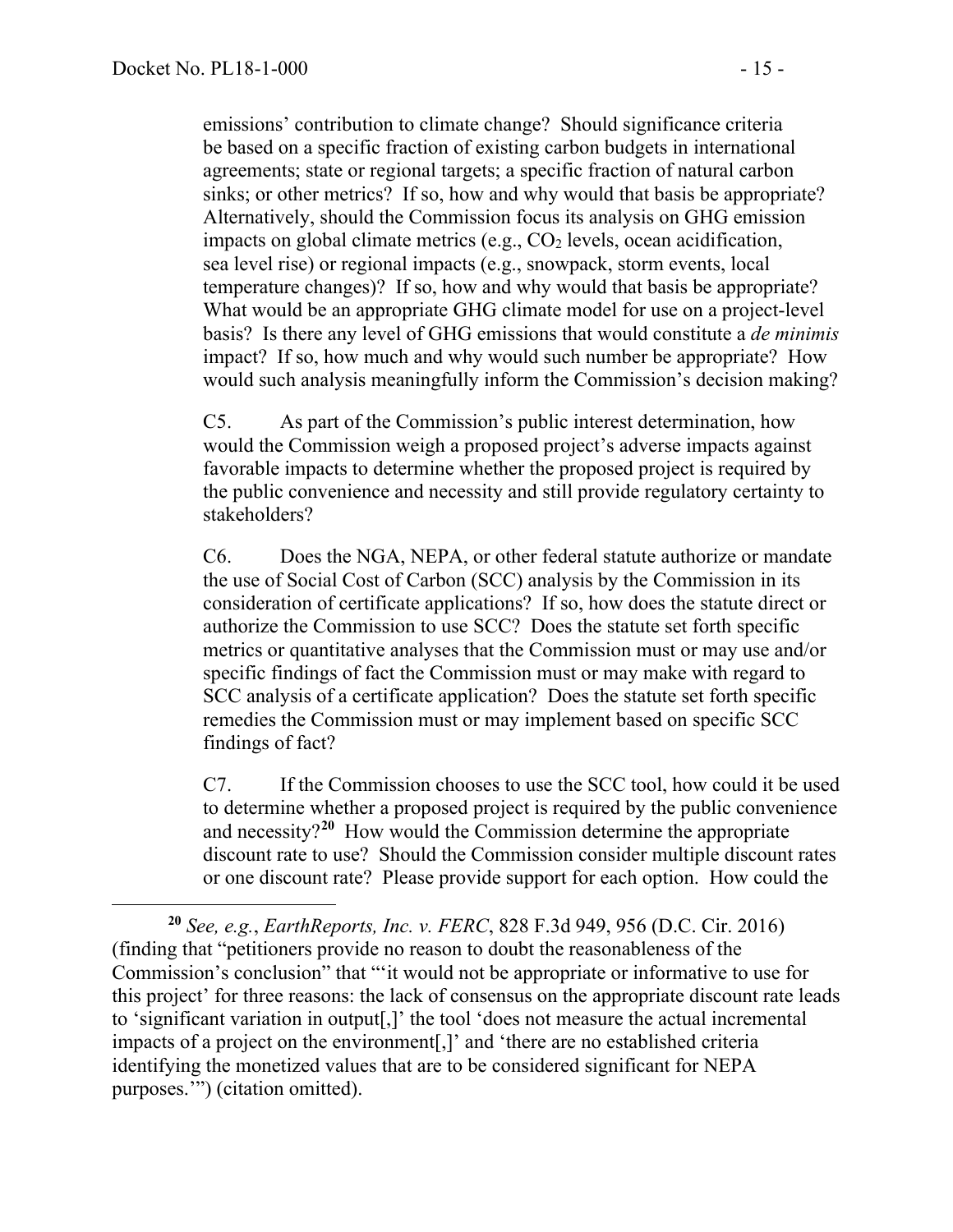Commission use the SCC tool in the weighing of the costs versus benefits of a proposed project? How could the Commission acquire complete information to appropriately quantify all of the monetized costs/negative impacts and monetized benefits of a proposed project? Should the Commission use the tool to determine whether a project has significant effects on climate? If so, how could the Commission connect the SCC estimate with the actual effects of the project? What level of cost would be significant and why?

C8. Are there alternatives to the SCC tool that the Commission should consider using? If so, how could the Commission use those tools?

C9. How could the Commission determine whether a proposed project's GHG emissions are offset by reduced GHG emissions resulting from the project's operations (e.g., displacing a more carbon-intensive fuel source such as coal or fuel oil)?

C10. How could the Commission impose GHG emission limits or mitigation to reduce the significance of impacts from a proposed project on climate change? Can the Commission interpret its authority under NGA section 7(e) to permit it to mitigate GHG emissions?**[21](#page-17-0)** If the Commission decides to impose GHG emission limits, how would the Commission determine what limit, if any, is appropriate? Should GHG mitigation be considered only for direct project GHG emissions or should downstream enduse, or upstream emissions also be evaluated? What are the options or methods applicants could propose to mitigate GHG emissions through offsets or other means?

<span id="page-17-0"></span>**<sup>21</sup>** *See American Elec. Power Co., Inc. v. Connecticut*, 564 U.S. 410, 428 ("It is altogether fitting that Congress designated an expert agency, here, EPA, as best suited to serve as primary regulator of greenhouse gas emissions.").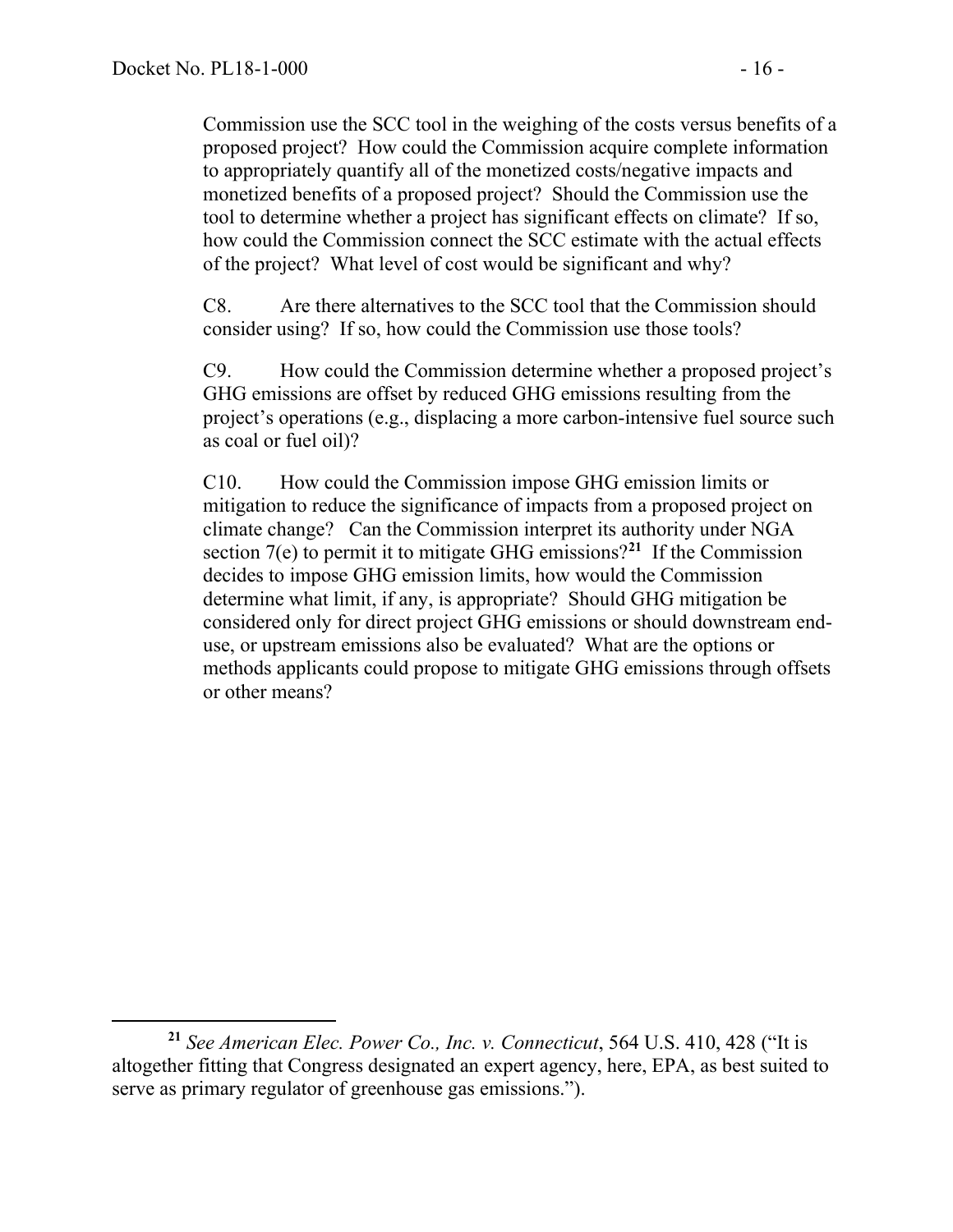C11. What categorical exclusions established by other agencies should the Commission consider adopting?**[22](#page-18-0)** Why is it appropriate for the Commission to adopt those categorical exclusions? Should the Commission consider establishing new categorical exclusions that modify the existing categorical exclusions of other agencies? Should the Commission consider adding new categorical exclusions for actions where there is no construction or restoration activities and the environment is not involved? Those actions could include, but are not limited to, modifications to certificated capacity that involve no construction or ground disturbance, modifications to export/import volumes at border crossing facilities if there are no changes to the facilities, rate amendments, NGA section 7(f) service area determinations, conversion of NGA section 7 facilities to section 3 authorizations, limited jurisdiction certificates, etc. Are there other actions that could benefit from a categorical exclusion and would be consistent with the Commission's obligations under NEPA?

## **D. Improvements to the Efficiency of the Commission's Review Process**

18. As explained in the 2018 NOI, the Commission desires to improve the

transparency, efficiency, and predictability of the Commission's certification process.**[23](#page-18-1)**

Inefficiencies in project decision-making can delay infrastructure investments, increase

project costs, and block infrastructure that would benefit the economy. Since issuance of

<span id="page-18-0"></span>**<sup>22</sup>** *See, e.g.*, National Environmental Policy Act – Categorical Exclusions, 74 FR 33,204 (July 10, 2009) (Department of Commerce); National Park Service, Department of the Interior Departmental Manual, Series 31, Part 516, Chapter 12, at 12.5(B)(1) (May 27, 2004); Department of Transportation, Order No. 5610.1C, at 4.c(3) (Sept. 18, 1979, subsequently amended on July 13, 1982 and July 30, 1985); 43 CFR 46.210(i) (Department of the Interior); 10 CFR Part 1021, Subpart D, Appendix A, A 5 (Department of Energy). *See also Staff Presentation on Categorical Exclusions under the National Environmental Policy Act (RM21-10-000)*, FERC (Jan. 19, 2021), https://cms.ferc.gov/news-events/news/staff-presentation-categorical-exclusions-undernational-environmental-policy-act (listing examples of other agencies' categorical exclusions).

<span id="page-18-1"></span>**<sup>23</sup>** *E.g.*, *Tenn. Gas Pipeline Co., L.L.C.*, 162 FERC ¶ 61,167, at PP 49-51 (2018) (order addressing timely intervention).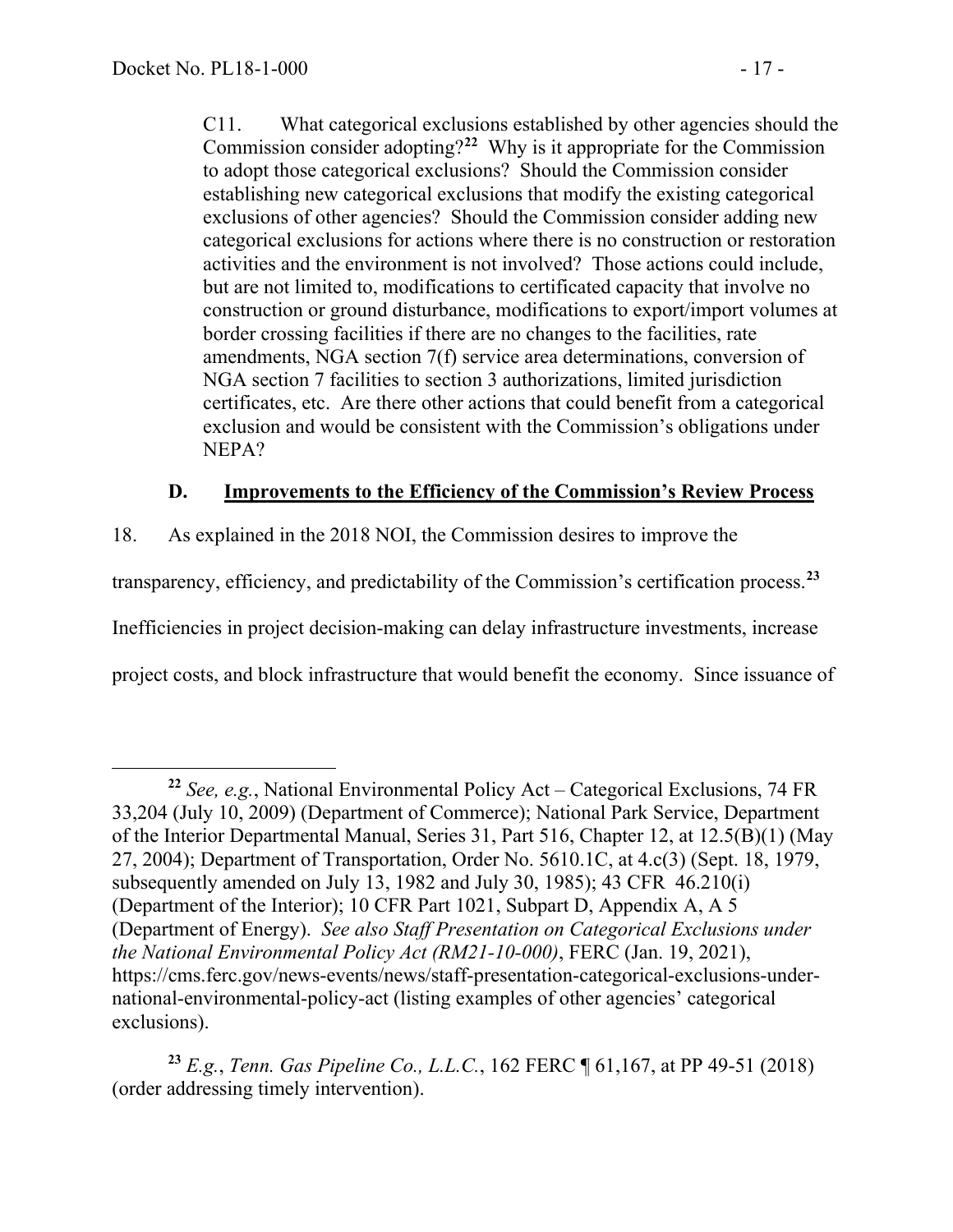the 2018 NOI, there have been several administrative (e.g., Executive Orders),

regulatory, and statutory changes that impact the Commission's review process.

19. The Commission invites new or revised comments on the following questions regarding its certificate application review process. Questions D2 and D3 are identical to the questions posed in this section in the 2018 NOI. Stakeholders need not resubmit their previous comments in response to these questions. We ask that stakeholders respond to these questions only if they have updated information to provide. Questions D1 and D4 include revised questions.

> D1. Should certain aspects of the Commission's application review process (i.e., pre-filing, post-filing, and post-order-issuance) be condensed, performed concurrently with other activities, or eliminated, to make the overall process more efficient? If so, what specific changes could the Commission consider implementing?

D2. Should the Commission consider changes to the pre-filing process? How can the Commission ensure the most effective participation by interested stakeholders during the pre-filing process and how would any such changes affect the implementation and duration of the pre-filing process?

D3. Are there ways for the Commission to work more efficiently and effectively with other agencies, federal and state, that have a role in the certificate review process? If so, how?

D4. Are there classes of projects that should appropriately be subject to a more efficient process? What would the more efficient process entail?

## **E. The Commission's Consideration of Effects on Environmental Justice Communities**

20. The term "environmental justice community" could encompass (i) populations of color; (ii) communities of color; (iii) Native communities; and (iv) and low-income rural and urban communities, who are exposed to a disproportionate burden of the negative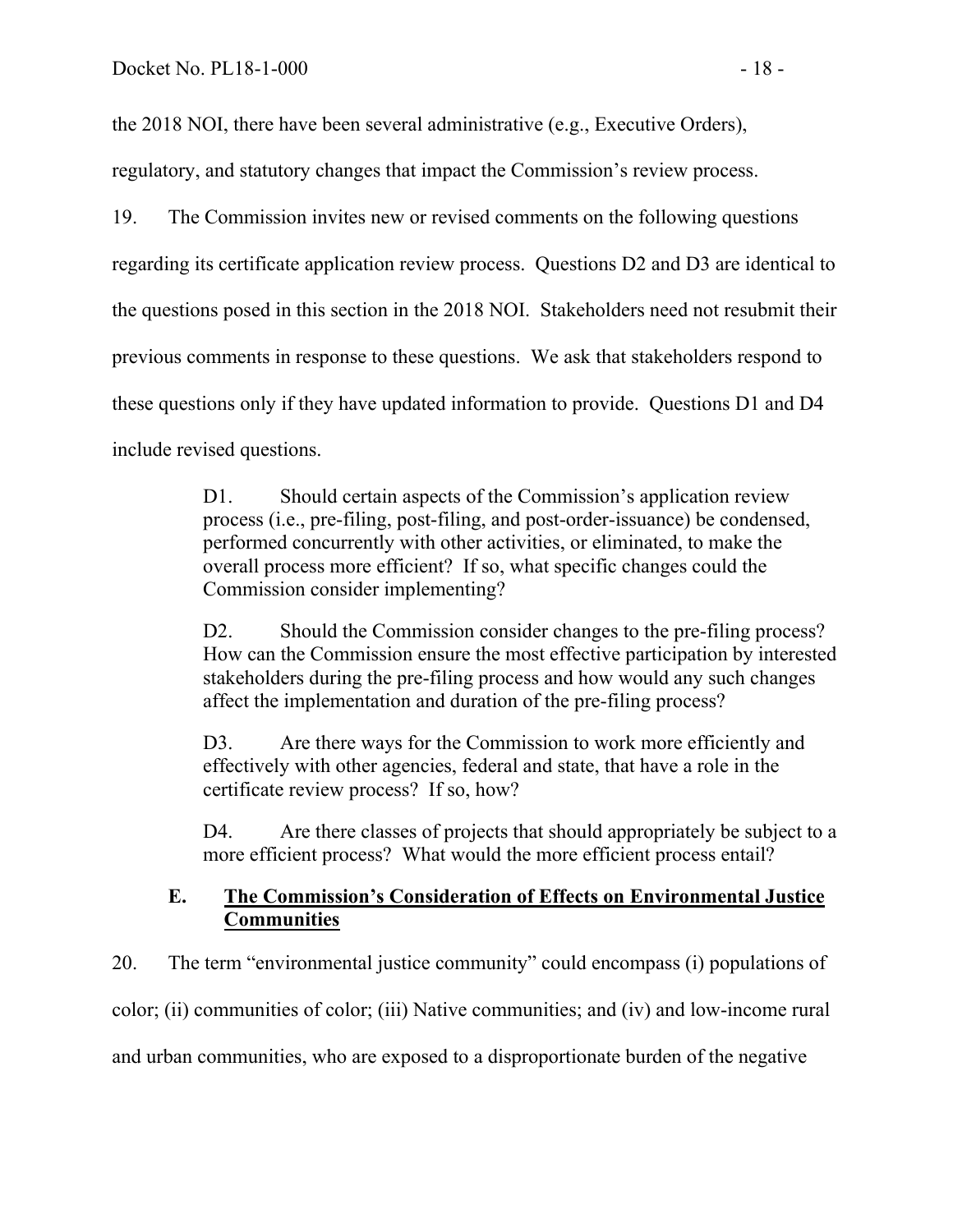human health and environmental impacts of pollution or other environmental hazards.**[24](#page-20-0)** While not mandatory, Executive Order 12898 encourages independent agencies to identify and address, as part of their NEPA review, "disproportionately high and adverse human health or environmental effects" of their actions on minority and low-income populations.**[25](#page-20-1)** The order does not explain how an agency should satisfy this goal, instead the specific implementation has been developed in guidance documents.**[26](#page-20-2)**

21. Executive Order 14008, issued by President Biden on January 27, 2021, directs federal agencies to develop "programs, policies, and activities to address the disproportionately high and adverse human health, environmental, climate-related and other cumulative impacts on disadvantaged communities, as well as the accompanying economic challenges of such impacts."**[27](#page-20-3)** Among other things, the order also creates a government-wide Justice40 Initiative with the goal of delivering 40% of the overall benefits of relevant federal investments to disadvantaged communities and tracks agency

**<sup>25</sup>** Exec. Order No. 12898, §§ 1-101, 6-604, 59 FR 7629, at 7629, 7632.

<span id="page-20-2"></span><span id="page-20-1"></span>**<sup>26</sup>** *E.g.*, CEQ, *Environmental Justice: Guidance Under the National Environmental Policy Act* (1997); Federal Interagency Working Group for Environmental Justice and NEPA Committee, *Promising Practices for EJ Methodologies in NEPA Reviews* (2016).

<span id="page-20-3"></span>**<sup>27</sup>** Exec. Order No. 14008, § 219, 86 FR 7619, 7629; *see also* The White House, *Fact Sheet: President Biden Takes Executive Actions to Tackle the Climate Crisis at Home and Abroad, Create Jobs, and Restore Scientific Integrity Across Federal Government* (2021).

<span id="page-20-0"></span>**<sup>24</sup>** *Cf*. Exec. Order No. 14008, § 219, 86 FR 7619, at 7629 (2021); *see also* EPA, *EJ 2020 Glossary* (Aug. 2, 2019), https://www.epa.gov/environmentaljustice/ej-2020 glossary.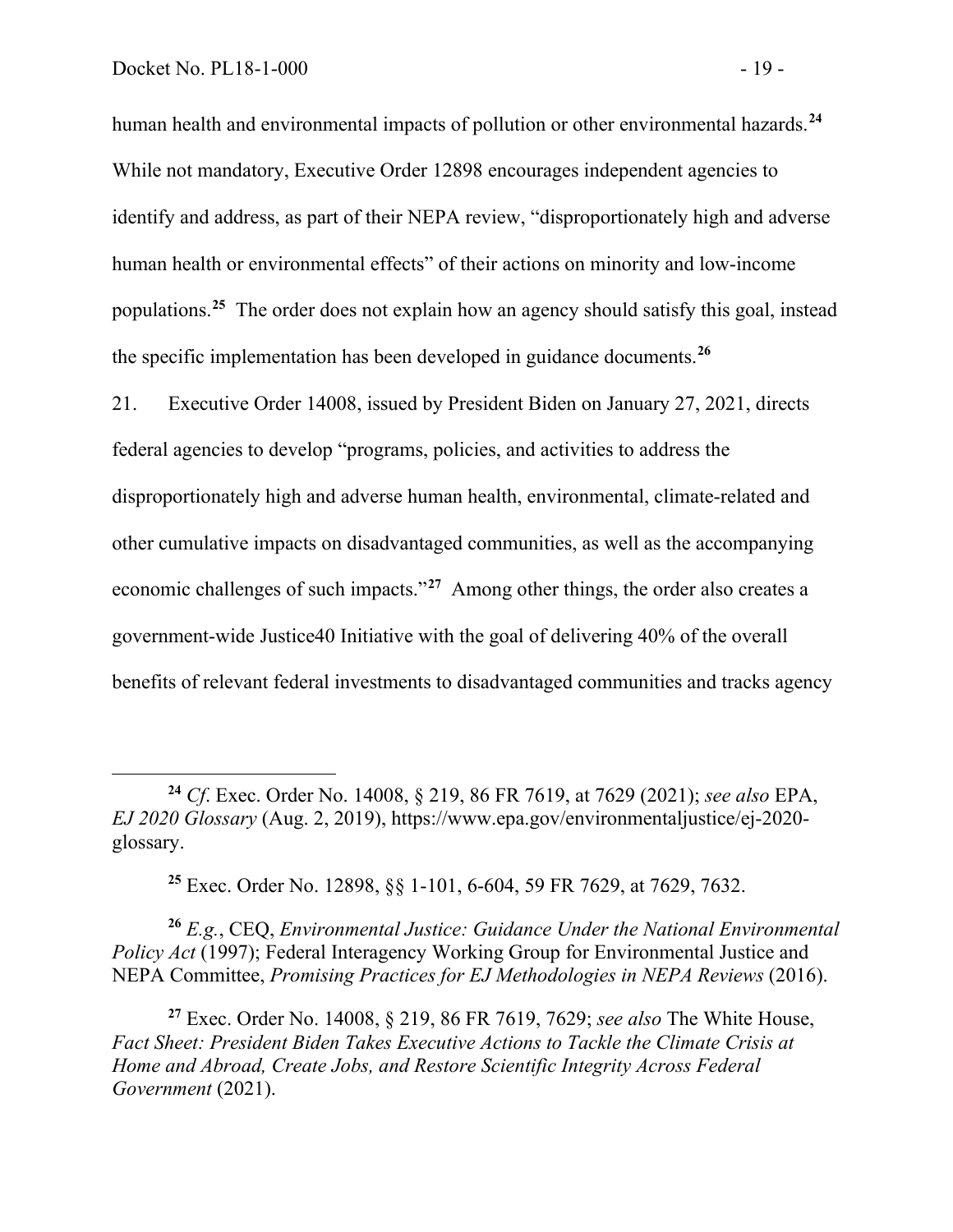performance toward that goal through the establishment of an Environmental Justice Scorecard.**[28](#page-21-0)**

22. The Commission conducts its environmental justice analyses in several steps. First, when evaluating proposed projects, the Commission has used the Environmental Protection Agency's Environmental Justice Mapping and Screening Tool (EJSCREEN) to inform its assessment of the potential presence of environmental justice communities in the chosen areas of analysis.**[29](#page-21-1)** The Commission also identifies any potentially affected environmental justice communities based on annual statistical information from the U.S. Census Bureau. Next, the Commission determines which, if any, of the project's impacts could affect the identified communities. Then the Commission determines whether the impacts on these environmental justice communities would be disproportionately high and adverse. This analysis involves comparing the impacts on these communities to the impacts on a reference group. The analysis also varies based on the project scope and based on population-specific factors that could amplify the population's experienced effect of a given project impact on the affected environment. Concerns raised in certificate proceedings regarding environmental justice in addition to the recent issuance of Executive Order 14008 have prompted the Commission to examine whether and if so how, the Commission should consider adjusting its approach to analyzing the impacts of

**<sup>28</sup>** Exec. Order No. 14008, § 223, 86 FR 7619, 7631-32.

<span id="page-21-1"></span><span id="page-21-0"></span>**<sup>29</sup>** *See, e.g.*, *Jordan Cove Energy Project L.P.*, 171 FERC ¶ 61,136, at P 128 (2020).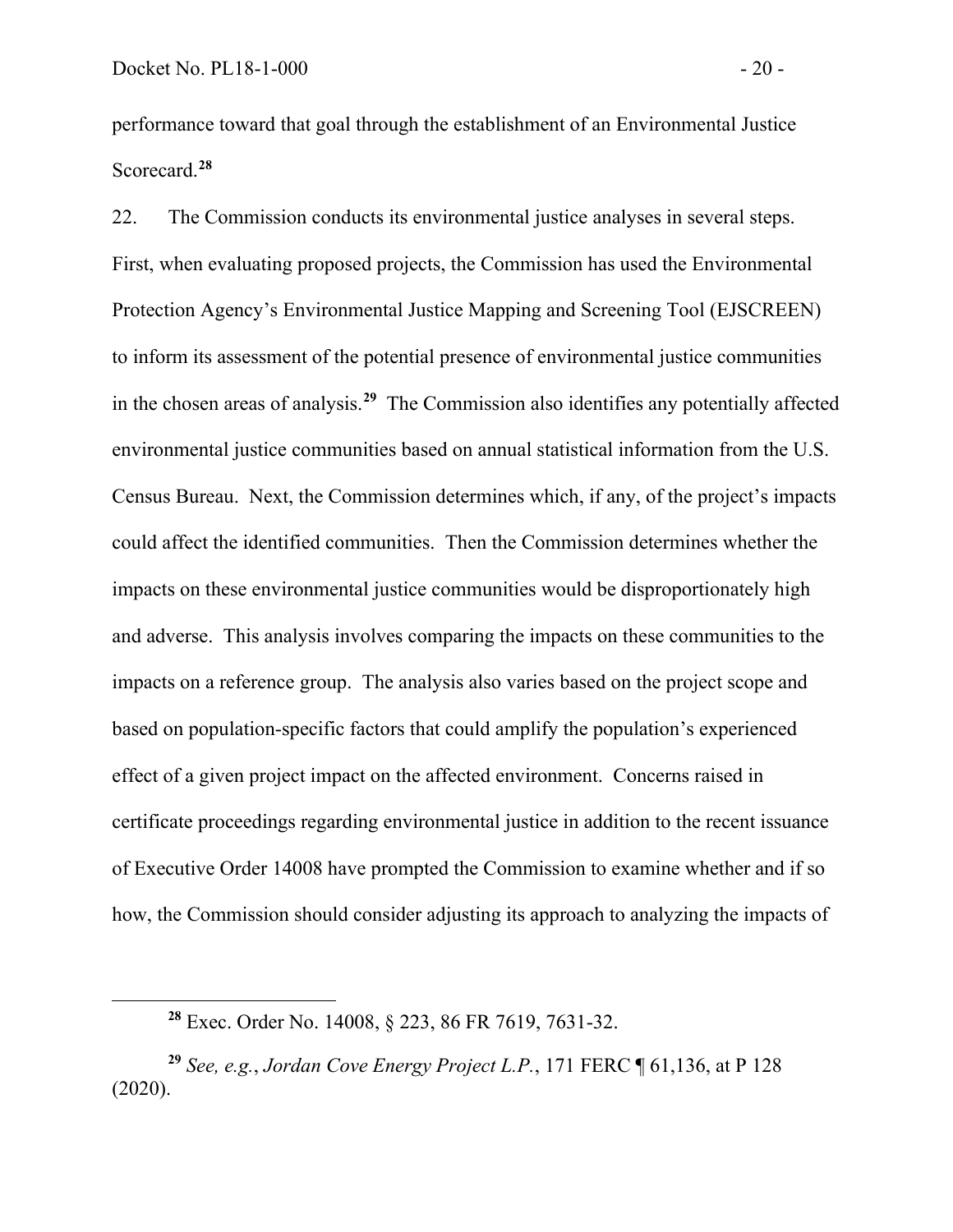a proposed project on environmental justice communities. The Commission seeks

comment on the following questions:

E1. Should the Commission change how it identifies potentially affected environmental justice communities? Why and if so, how? Specifically, what criteria should the Commission consider?

E2. Are there concerns regarding environmental justice communities' participation in past Commission proceedings? If so, what are the concerns? Please provide concrete examples.

E3. What measures can the Commission take to ensure effective participation by environmental justice communities in the certificate review process?

E3. When evaluating disproportionately high and adverse effects on environmental justice communities, should the Commission change how it considers the location or distribution of a project's impacts? If so, how?

E4. When evaluating disproportionately high and adverse effects on environmental justice communities, should the Commission change how it considers population-specific factors that can amplify the experienced effect, such as ecological, visual, historical, cultural, economic, social, or health factors? If so, how? Should the Commission change how it considers multiple or cumulative adverse exposures and historical patterns of exposure to pollution or other environmental hazards? If so, how? How can the Commission obtain high-quality information about cumulative impacts (e.g., data on cancer clusters and asthma rates)?

E5. Does the NGA, NEPA, or other federal statute set forth specific duties for the Commission to fulfill regarding environmental justice analyses in certificate proceedings under the NGA?

E6. Should the Commission establish a method for evaluating mitigation for impacts on environmental justice communities (e.g., development projects in the local area)? If so, how should it mitigate to ensure the least disproportionate impact or eliminate the disproportionate burden on environmental justice communities? Would such mitigation be consistent with NGA section 7(e), which provides that "[t]he Commission shall have the power to attach to the issuance of the certificate and to the exercise of the rights granted thereunder such reasonable terms and conditions as the public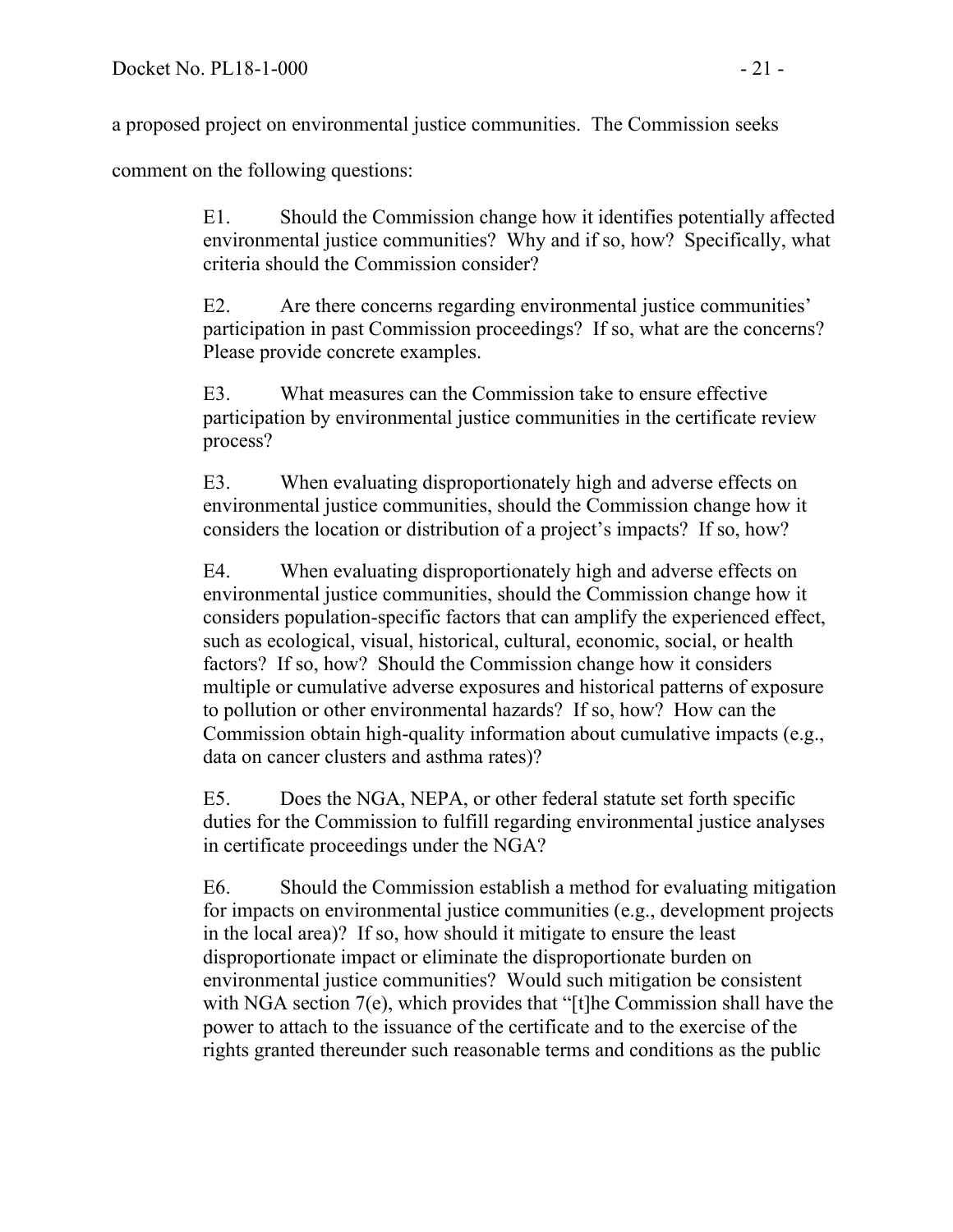convenience and necessity may require"?**[30](#page-23-0)**

E7. Does the NGA, NEPA, or other federal statute set forth specific remedies for the Commission to implement based on factual findings of environmental justice metrics or defined impacts? Do these statutory remedies include rejection of a proposed project otherwise found to be needed to serve the public interest? Which other remedies are authorized by statute?

# **Comment Procedures**

23. The Commission invites interested persons to submit comments on the matters and issues proposed in this notice, including any related matters or alternative proposals that commenters may wish to discuss. Comments are due [**INSERT DATE 60 DAYS** 

**AFTER DATE OF PUBLICATION DATE]**. Comments must refer to Docket No.

PL18-1-000, and must include the commenter's name, the organization they represent, if applicable, and their address in their comments.

<span id="page-23-0"></span>24. The Commission encourages comments to be filed electronically via the eFiling link on the Commission's website at http://www.ferc.gov. The Commission accepts most standard word-processing formats. Documents created electronically using wordprocessing software should be filed in native applications or print-to-PDF format and not in a scanned format. Commenters filing electronically do not need to make a paper filing.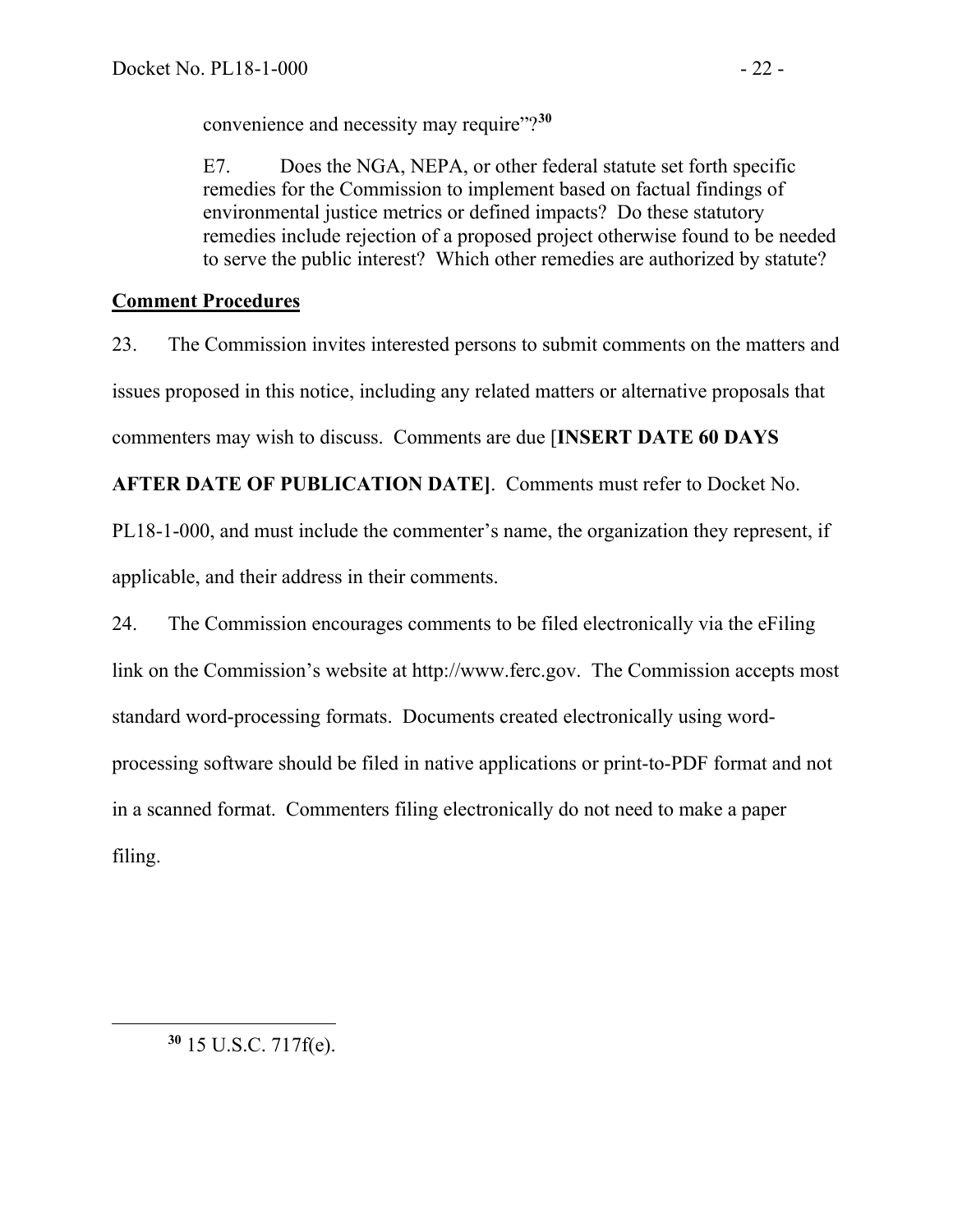25. In lieu of electronic filing, you may submit a paper copy. Submissions sent via the U.S. Postal Service must be addressed to: Federal Energy Regulatory Commission, Office of the Secretary, 888 First Street NE, Washington, DC 20426. Submissions sent via any other carrier must be addressed to: Federal Energy Regulatory Commission, Office of the Secretary, 12225 Wilkins Avenue, Rockville, Maryland 20852. The first page of any filing should include docket number PL18-1-000.

26. All comments will be placed in the Commission's public files and may be viewed, printed, or downloaded remotely as described in the Document Availability section below. Commenters on this proposal are not required to serve copies of their comments on other commenters.

#### **Document Availability**

27. In addition to publishing the full text of this document in the Federal Register, the Commission provides all interested persons an opportunity to view and/or print the contents of this document via the Internet through the Commission's Home Page (http://www.ferc.gov). At this time, the Commission has suspended access to the Commission's Public Reference Room, due to the proclamation declaring a National Emergency concerning the Novel Coronavirus Disease (COVID-19), issued by the President on March 13, 2020.

28. From the Commission's Home Page on the Internet, this information is available on eLibrary. The full text of this document is available on eLibrary in PDF and Microsoft Word format for viewing, printing, and/or downloading. To access this